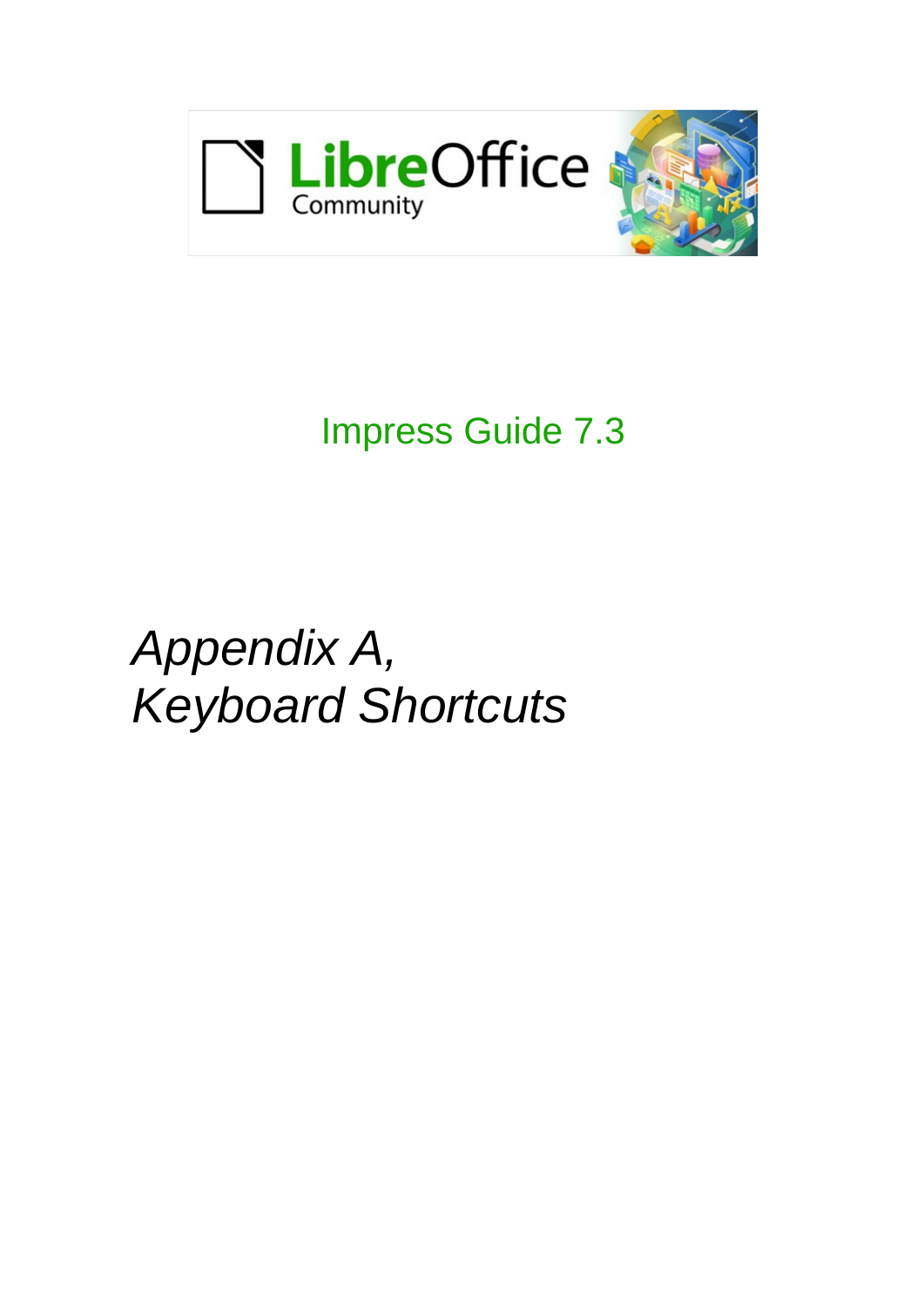# <span id="page-1-3"></span>**Copyright**

This document is Copyright © 2022 by the LibreOffice Documentation Team. Contributors are listed below. This document maybe distributed and/or modified under the terms of either the GNU General Public License (<https://www.gnu.org/licenses/gpl.html>), version 3 or later, or the Creative Commons Attribution License (<https://creativecommons.org/licenses/by/4.0/>), version 4.0 or later.

All trademarks within this guide belong to their legitimate owners.

#### <span id="page-1-2"></span>**Contributors**

| To this edition                      |                   |                  |
|--------------------------------------|-------------------|------------------|
| Peter Schofield                      | Kees Kriek        |                  |
| To previous editions                 |                   |                  |
| Peter Schofield<br>Vasudev Narayanan | Jean Hollis Weber | T. Elliot Turner |

#### <span id="page-1-1"></span>**Feedback**

Please direct any comments or suggestions about this document to the Documentation Team's mailing list: [documentation@global.libreoffice.org](mailto:documentation@global.libreoffice.org)



Everything sent to a mailing list, including email addresses and any other personal information that is written in the message, is publicly archived and cannot be deleted.

#### <span id="page-1-0"></span>**Publication date and software version**

Published May 2022. Based on LibreOffice 7.3 Community. Other versions of LibreOffice may differ in appearance and functionality.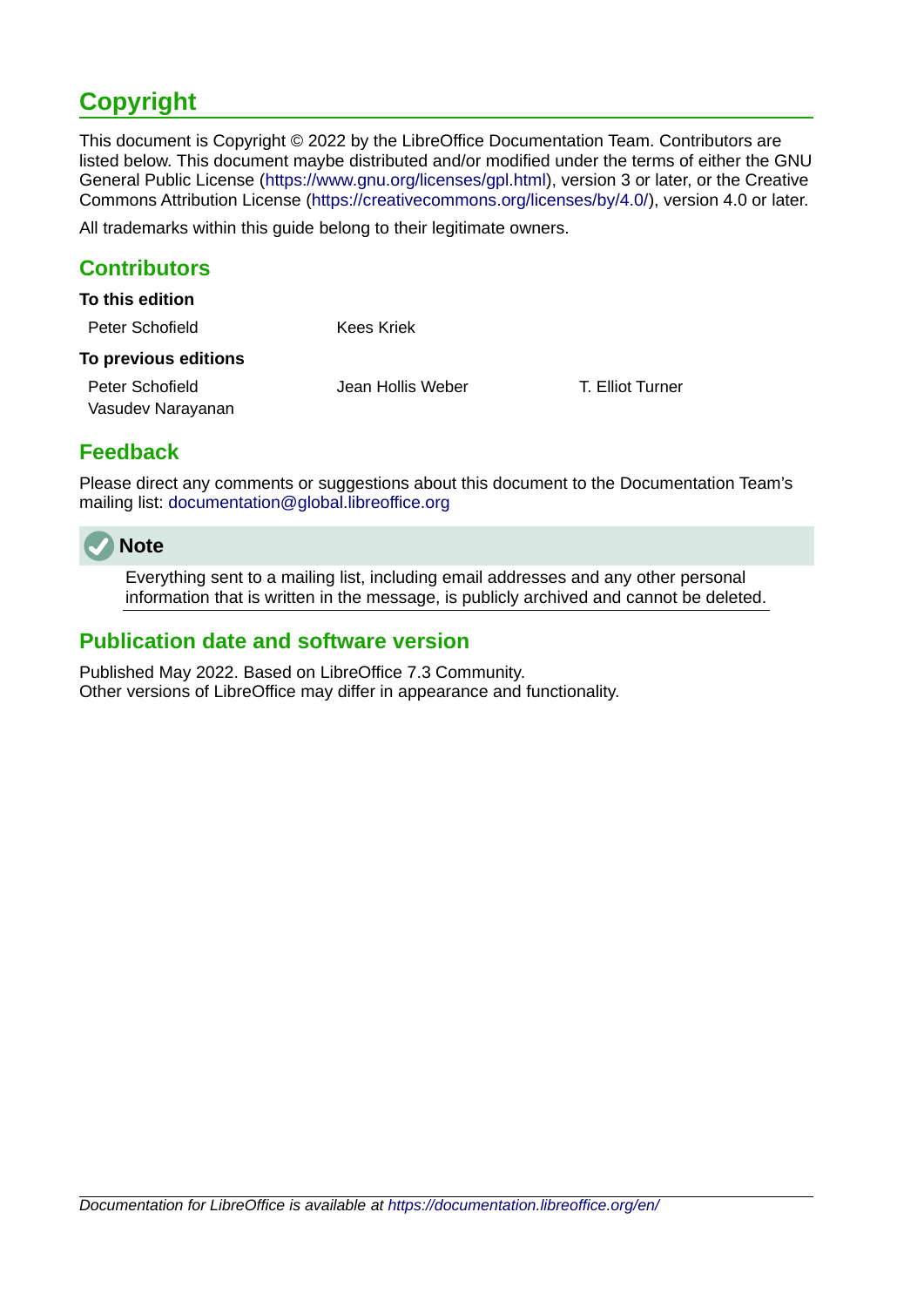# **Contents**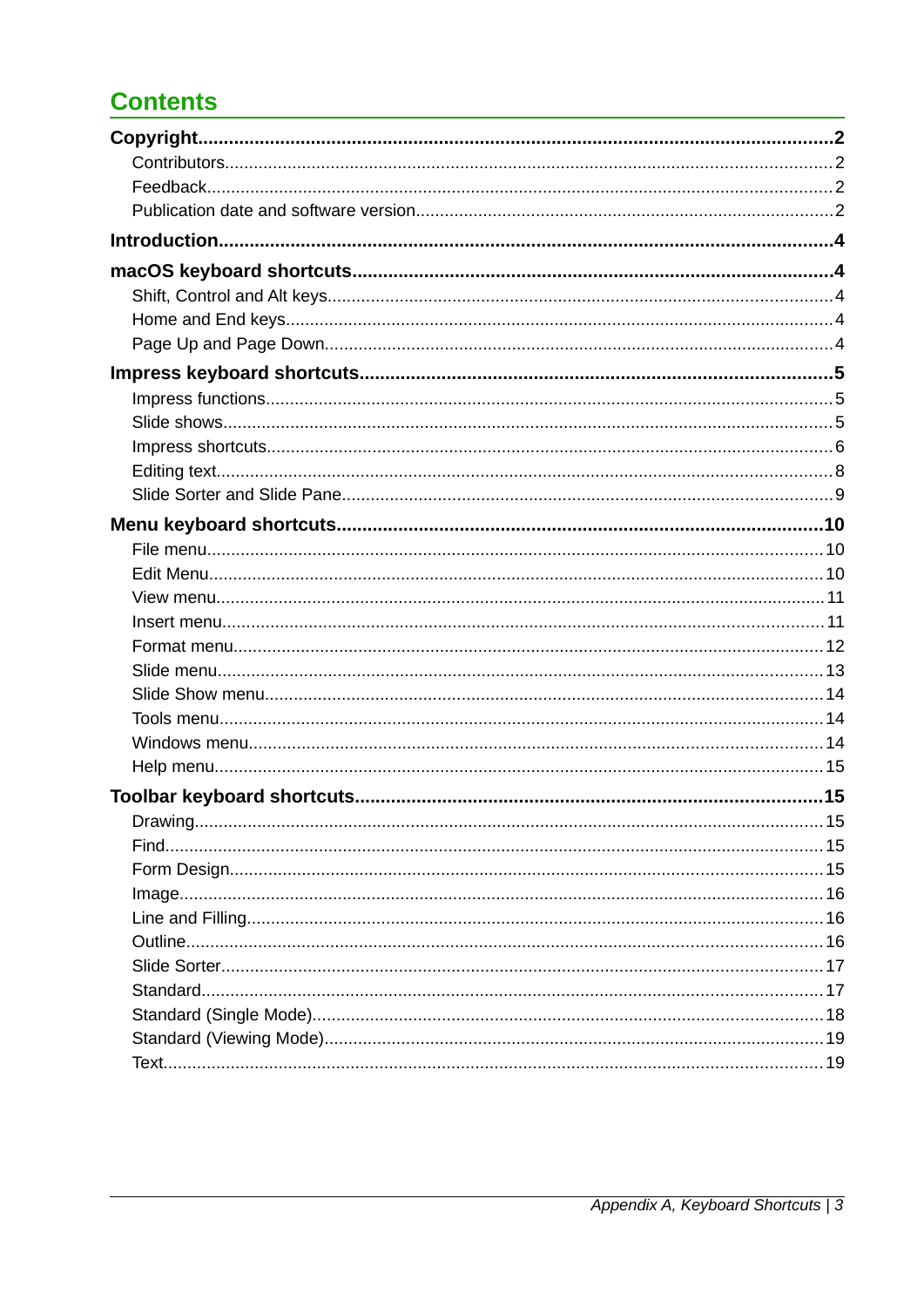## <span id="page-3-4"></span>**Introduction**

LibreOffice can be used without requiring a pointing device, such as a mouse or trackball, by using the keyboard shortcuts that are available in Impress. Tasks as varied and complex as docking and un-docking toolbars and windows, or changing the size or position of objects can all be accomplished with using keyboard shortcuts. Although LibreOffice has an extensive set of keyboard shortcuts, each LibreOffice module has keyboard shortcuts that are specific to that module. For help with LibreOffice keyboard shortcuts, or using LibreOffice with a keyboard only, search the LibreOffice Help using the "shortcut" or "accessibility" keywords.

In addition to using keyboard shortcuts that are listed in this appendix, keyboard shortcuts can also be user defined. Assign keyboard shortcuts to standard Impress functions or macros and save them for use with Impress only, or with the other modules in LibreOffice. To customize keyboard shortcuts, see the *Getting Started Guide* for more information.

#### <span id="page-3-3"></span>**macOS keyboard shortcuts**

Some keystrokes and menu items are different on a macOS computer from those used in Windows or Linux computers. This due to the way the different operating systems work and the different types of keyboards used. Also, the labelling on the keyboards may vary depending on the age of the computer and style of keyboard being used. The following information shows the most common variations in keyboard shortcuts and keyboard labelling.

#### <span id="page-3-2"></span>**Shift, Control and Alt keys**

| <b>Windows or Linux</b> | macOS                                 |
|-------------------------|---------------------------------------|
| Control or Ctrl         | <b>\%</b> or Cmd or Command           |
| Alt                     | $\tau$ or <i>Option</i> or <i>Alt</i> |
| Shift or $\hat{U}$      | Shift or $\hat{U}$                    |
| Caps Lock               | <b>≙ or Caps Lock</b>                 |
| Control or Ctrl         | $\hat{\ }$ or Control or Ctrl         |

#### <span id="page-3-1"></span>**Home and End keys**

| <b>Windows or Linux</b> | macOS              |
|-------------------------|--------------------|
| Home                    | Fn + Left Arrow    |
| End                     | $Fn + Right Arrow$ |

#### <span id="page-3-0"></span>**Page Up and Page Down**

| <b>Windows or Linux</b> | macOS                                     |
|-------------------------|-------------------------------------------|
| Screen Up               | $Fn + Up Arrow$                           |
| Page Up                 | $\sum$ or Option or Alt + Fn + Up Arrow   |
| Screen Down             | Fn + Down Arrow                           |
| Page Down               | $\sum$ or Option or Alt + Fn + Down Arrow |

## **Note**

Some keyboard shortcuts are not available for computers using macOS and are indicated in the following tables by a blank cell.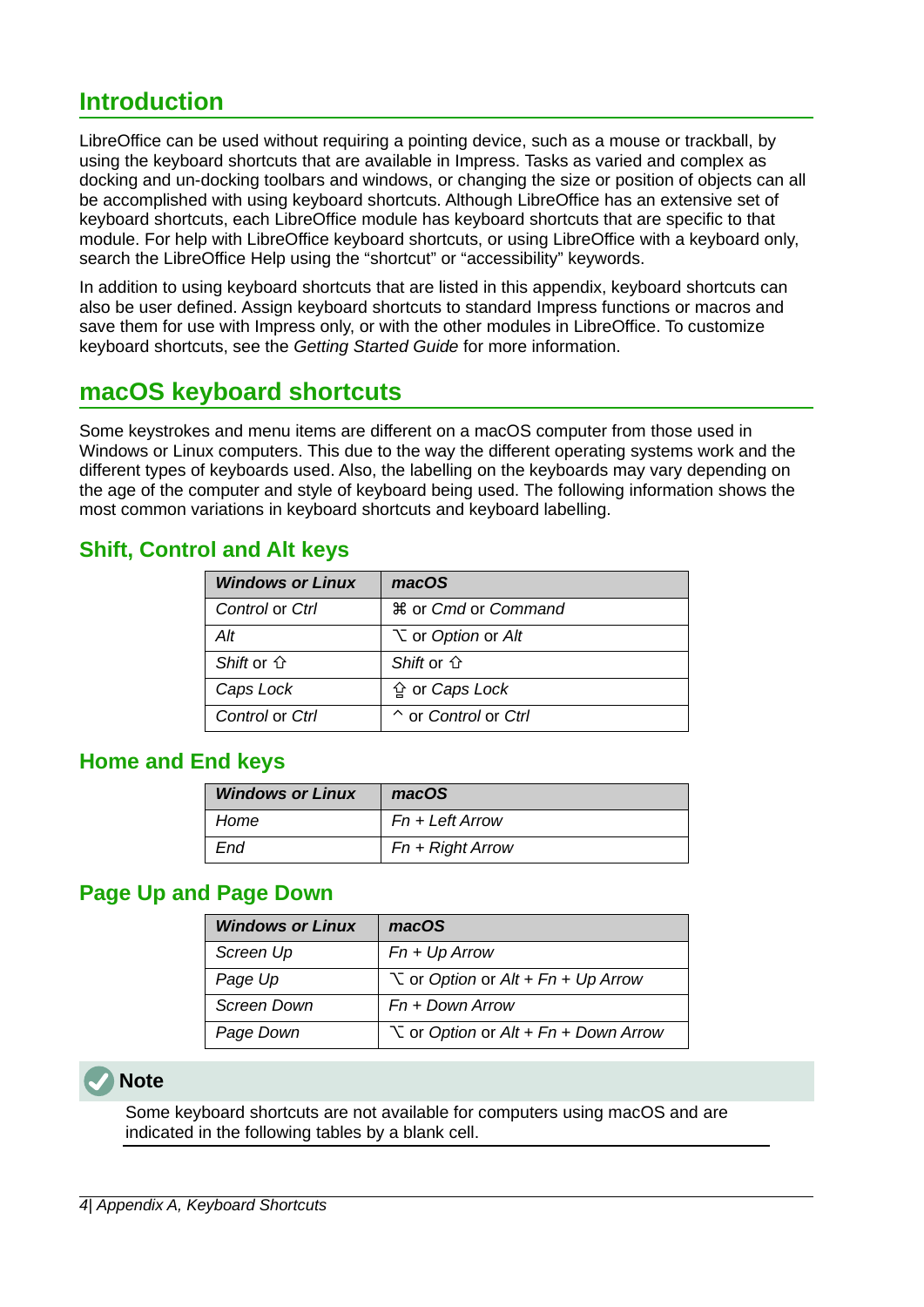# <span id="page-4-2"></span>**Impress keyboard shortcuts**

# <span id="page-4-1"></span>**Impress functions**

| <b>Windows</b><br>Linux | macOS                      | <b>Effect</b>                                                                                                                 |
|-------------------------|----------------------------|-------------------------------------------------------------------------------------------------------------------------------|
| F <sub>2</sub>          | F <sub>2</sub>             | Switches to text edit mode and opens the Text<br>Formatting toolbar.                                                          |
| F <sub>3</sub>          | F <sub>3</sub>             | Enter and edit a group of objects.                                                                                            |
| $Ctrl + F3$             | $# + F3$                   | Exit a group of objects.                                                                                                      |
| $Shift + F3$            | $Shift + F3$               | Opens the Duplicate dialog of a selected object.                                                                              |
| F4                      | F4                         | Opens the Position and Size dialog of a selected<br>object.                                                                   |
| $Alt + Shift + FS$      | $\Upsilon$ + Shift + F5    | Opens Notes view and displays the first slide in<br>the slide show.                                                           |
| $Ctrl + Shift + F5$     | $\mathcal{H}$ + Shift + F5 | Opens the Navigator.                                                                                                          |
| F7                      | F7                         | Start spelling checker.                                                                                                       |
| $Shift + F7$            | $Shift + F7$               | Switches on or off the automatic spell checking.                                                                              |
| $Ctrl + F7$             | $# + F7$                   | Opens the Thesaurus dialog for the language<br>being used. Impress has to be in text editing<br>mode to access the thesaurus. |
| F8                      | F <sub>8</sub>             | When selected, opens the Edit Points toolbar.                                                                                 |
| $Ctrl + Shift + F8$     | $\mathcal{H}$ + Shift + F8 | Fit text to frame of a selected object.                                                                                       |
| F11                     | $H + T$                    | Open the Styles deck on the Sidebar.                                                                                          |

## <span id="page-4-0"></span>**Slide shows**

| <b>Windows</b><br>Linux | macOS                    | <b>Effect</b>                                                                       |
|-------------------------|--------------------------|-------------------------------------------------------------------------------------|
| F5                      | F5                       | Starts a slide show.                                                                |
| $Shift + F5$            | $Shift + F5$             | Starts a slide show at the slide where the slide<br>show was previously stopped at. |
| Left click              | Left click               | Shows the next slide, or plays the next animation<br>effect on a slide.             |
| <b>Right Arrow</b>      | <b>Right Arrow</b>       | Shows the next slide, or plays the next animation<br>effect on a slide.             |
| Page Down               | $T + Fn + Down$<br>Arrow | Shows the next slide, or plays the next animation<br>effect on a slide.             |
| Spacebar                | Spacebar                 | Shows the next slide, or plays the next animation<br>effect on a slide.             |
| Enter                   | Enter                    | Shows the next slide, or plays the next animation<br>effect on a slide.             |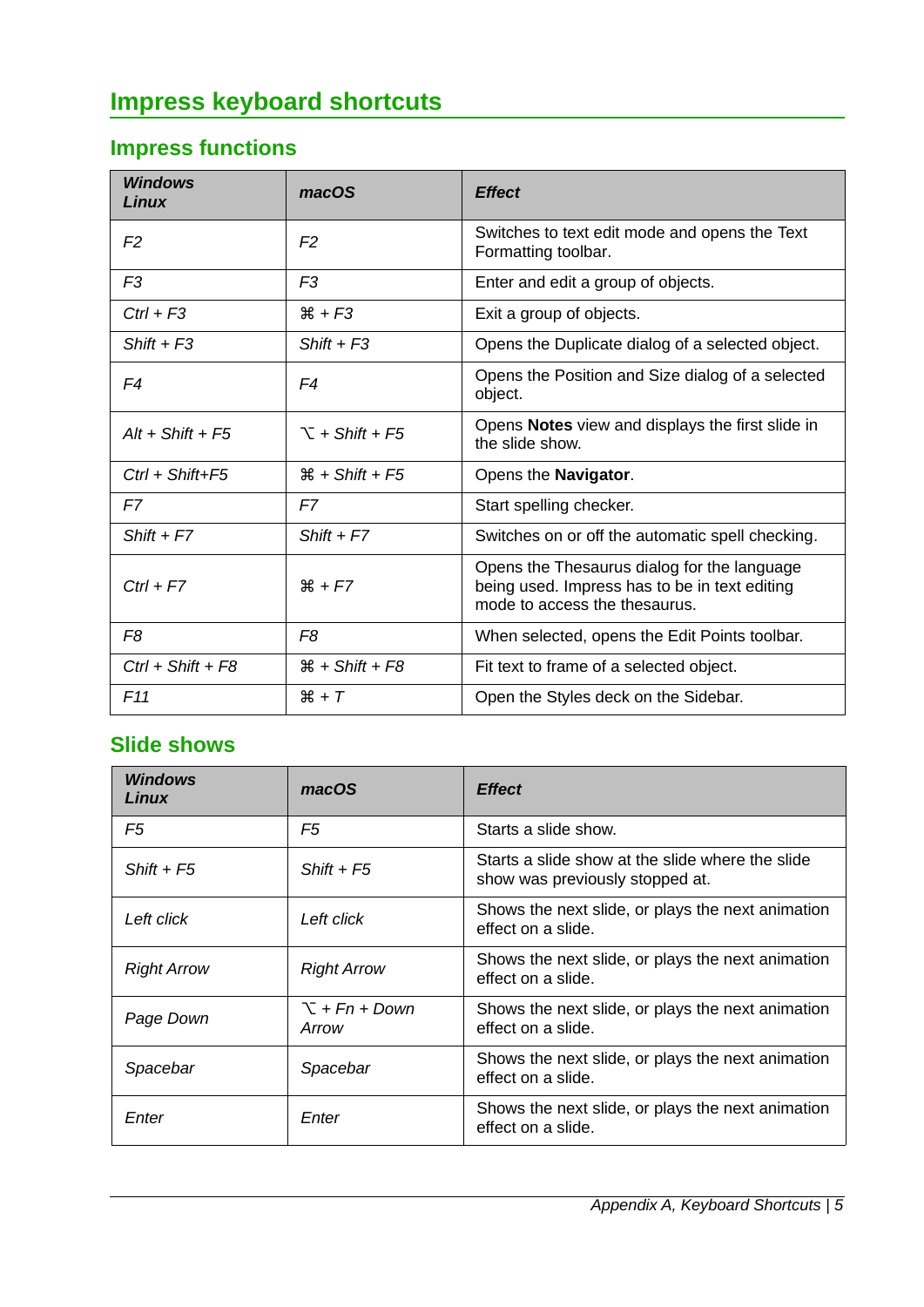| <b>Windows</b><br>Linux       | macOS                    | <b>Effect</b>                                                                   |
|-------------------------------|--------------------------|---------------------------------------------------------------------------------|
| <b>Right click</b>            | <b>Right click</b>       | Shows the previous slide, or plays the previous<br>animation effect on a slide. |
| Left Arrow                    | Left Arrow               | Shows the previous slide, or plays the previous<br>animation effect on a slide. |
| <b>Up Arrow</b>               | <b>Up Arrow</b>          | Shows the previous slide, or plays the previous<br>animation effect on a slide. |
| Page Up                       | $\Gamma$ + Fn + Up Arrow | Shows the previous slide, or plays the previous<br>animation effect on a slide. |
| Backspace                     | Backspace                | Shows the previous slide, or plays the previous<br>animation effect on a slide. |
| Home                          | $Fn + Left Arrow$        | Go to first slide in the slide show.                                            |
| End                           | $Fn + Right Arrow$       | Go to the last slide in the slide show.                                         |
| Alt + Page Up                 | $\Gamma$ + Fn + Up Arrow | Go to the previous slide without playing any<br>animation effects.              |
| Alt + Page Down               | $T + Fn + Down$<br>Arrow | Go to next slide without playing any animation<br>effects.                      |
| B or . (period)               | B or . (period)          | Show black screen until next key or mouse wheel<br>event.                       |
| $\mathsf{Esc}$ or $-$ (minus) | $Esc$ or $-$ (minus)     | Stop and close the slide show.                                                  |
| [Number] Enter                | [Number] Enter           | Type the number of a slide and press Enter to<br>show the slide.                |

# <span id="page-5-0"></span>**Impress shortcuts**

| <b>Windows</b><br>Linux          | macOS                                     | <b>Effect</b>                                                                                               |
|----------------------------------|-------------------------------------------|-------------------------------------------------------------------------------------------------------------|
| $Plus (+)$                       | $Plus (+)$                                | Zoom in.                                                                                                    |
| Minus $(-)$                      | Minus $(-)$                               | Zoom out.                                                                                                   |
| Times $(x)$ on<br>number pad     | Times $(*)$ on<br>number pad              | Fits the slide to fill the Workspace view.                                                                  |
| Divide $(\div)$ on<br>number pad | Divide (/) on<br>number pad               | Zooms in on the selected object.                                                                            |
| $Ctrl + Shift + G$               | $H + Shift + G$                           | Group selected objects.                                                                                     |
| $Shift + Crit + Alt +$<br>G      | $\mathcal{H}$ + Shift + $\Upsilon$ +<br>G | Ungroup selected group.                                                                                     |
| $Ctrl + click$                   | $\mathcal{H}$ + $click$                   | Enter a group to edit individual objects in the group.<br>Click outside the group to return to normal view. |
| $Ctrl + Shift + G$               | $\mathcal{H}$ + Shift + G                 | Combine selected objects.                                                                                   |
| $Ctrl + Shift + Alt +$<br>Κ      | $\mathcal{H}$ + Shift + $\Upsilon$ +<br>Κ | Split a selected object that has been combined from a<br>group of two or more objects.                      |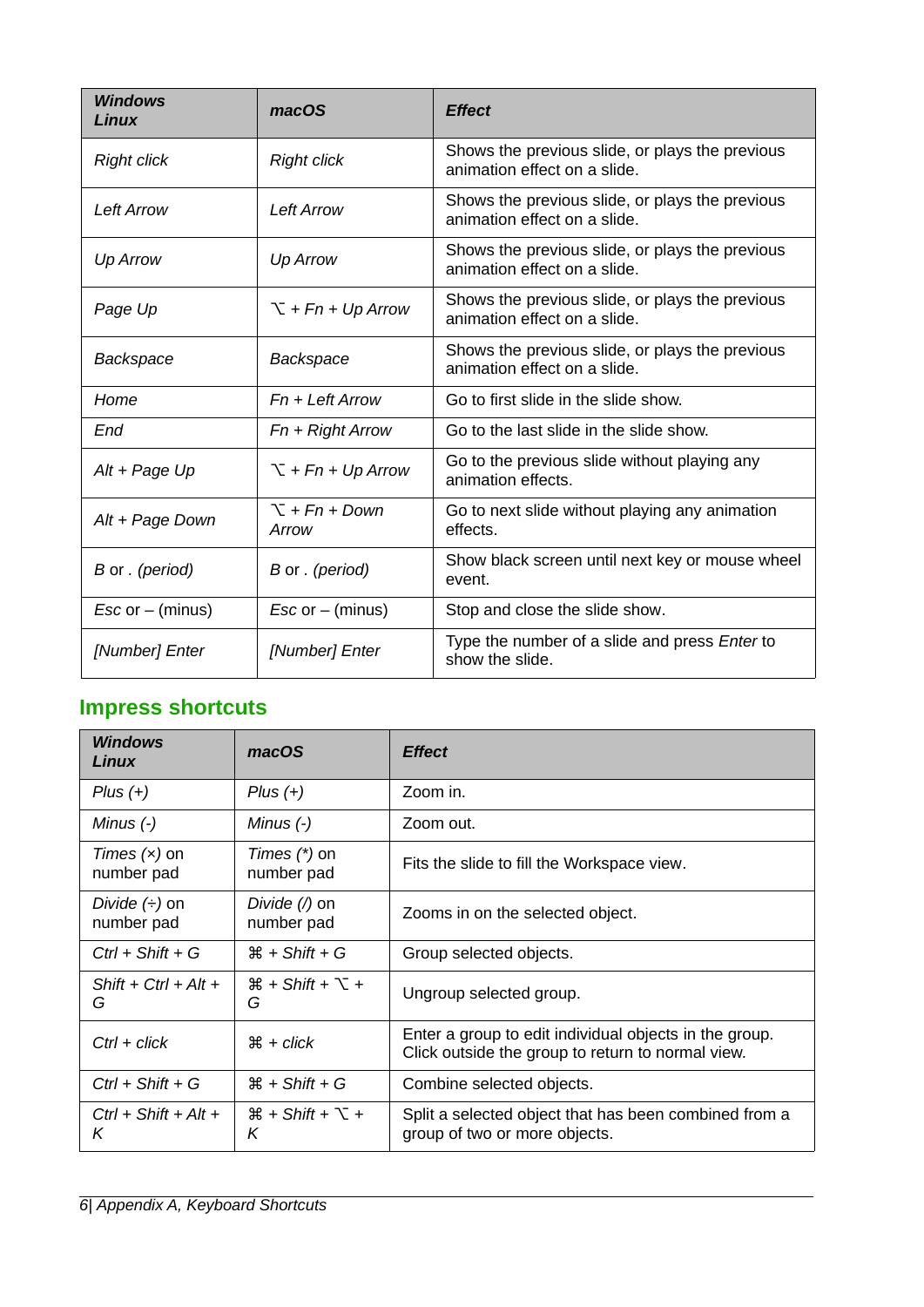| <b>Windows</b><br>Linux   | macOS                             | <b>Effect</b>                                                                                                                                                                                                                                                                                                                                                                                                                   |
|---------------------------|-----------------------------------|---------------------------------------------------------------------------------------------------------------------------------------------------------------------------------------------------------------------------------------------------------------------------------------------------------------------------------------------------------------------------------------------------------------------------------|
| $Ctrl + +$                | $* + 1$                           | Bring to front.                                                                                                                                                                                                                                                                                                                                                                                                                 |
| $Ctrl + Shift + +$        | $\mathcal{H}$ + Shift + +         | Bring forward.                                                                                                                                                                                                                                                                                                                                                                                                                  |
| $Ctrl + -$                | $# + -$                           | Send backward.                                                                                                                                                                                                                                                                                                                                                                                                                  |
| $Ctrl + Shift + -$        | $*$ + Shift + -                   | Send to back.                                                                                                                                                                                                                                                                                                                                                                                                                   |
| Arrow                     | Arrow                             | Moves a selected object in the direction of the Arrow.<br>Also moves a slide within the Workspace when no<br>objects are selected.                                                                                                                                                                                                                                                                                              |
| Shift + Click and<br>drag | Shift + Click and<br>drag         | Hold down Shift then click and drag when resizing an<br>object to maintain the proportions of the object.                                                                                                                                                                                                                                                                                                                       |
| Shift + Click and<br>drag | Shift + Click and<br>drag         | Constrains movement of a selected object horizontally<br>or vertically when dragged.                                                                                                                                                                                                                                                                                                                                            |
| Ctrl + Click and<br>drag  | $\mathcal{H}$ + Click and<br>drag | Hold down the Ctrl $(\mathcal{H})$ key, then click and drag a<br>selected object to create a copy of the object.                                                                                                                                                                                                                                                                                                                |
| $Alt + Click$ and<br>drag | $\Upsilon$ + Click and<br>drag    | Hold down the Alt $(\nabla)$ key and draw or resize an object<br>from the centre of the object.                                                                                                                                                                                                                                                                                                                                 |
| $Alt + Click$             | $\tau$ + Click                    | Select an object that is behind the currently selected<br>object.                                                                                                                                                                                                                                                                                                                                                               |
| $Alt+Shift+Click$         | $\Upsilon$ + Shift + Click        | Select an object that is in front of the currently selected<br>object.                                                                                                                                                                                                                                                                                                                                                          |
| $Shift + Click$           | $Shift + Click$                   | Selects several adjacent objects or characters. Click at<br>the start of a selection, move to the end of the<br>selection, and then hold down Shift while you click.                                                                                                                                                                                                                                                            |
| Tab                       | Tab                               | Select objects in the order in which they were created.                                                                                                                                                                                                                                                                                                                                                                         |
| $Shift + Tab$             | $Shift + Tab$                     | Select objects in the reverse order in which they were<br>created.                                                                                                                                                                                                                                                                                                                                                              |
| Esc                       | Esc                               | Exit current mode.                                                                                                                                                                                                                                                                                                                                                                                                              |
| Page Up                   | $T + Fn + Up$<br>Arrow            | Switch to the previous slide. No function on the first<br>slide.                                                                                                                                                                                                                                                                                                                                                                |
| Page Down                 | $T + Fn + Down$<br>Arrow          | Switch to the next slide. No function on the last slide.                                                                                                                                                                                                                                                                                                                                                                        |
| Enter                     | Enter                             | Activate a place-holder object in a new presentation<br>(only if the frame is selected).                                                                                                                                                                                                                                                                                                                                        |
| Ctrl + Enter              | $\mathcal{H}$ + Enter             | AutoLayouts in Impress use placeholders for slide<br>titles, text, and objects.<br>To select a placeholder, press $Ctrl + Enter$ ( $\mathcal{H}$ + Enter).<br>To move to the next placeholder, press $Ctrl + Enter$ ( $\Re$<br>+ Enter) again.<br>Pressing $Ctrl + Enter$ ( $\mathcal{H}$ + Enter) after reaching the<br>last placeholder in a slide, a new slide is inserted after<br>the current slide using the same layout. |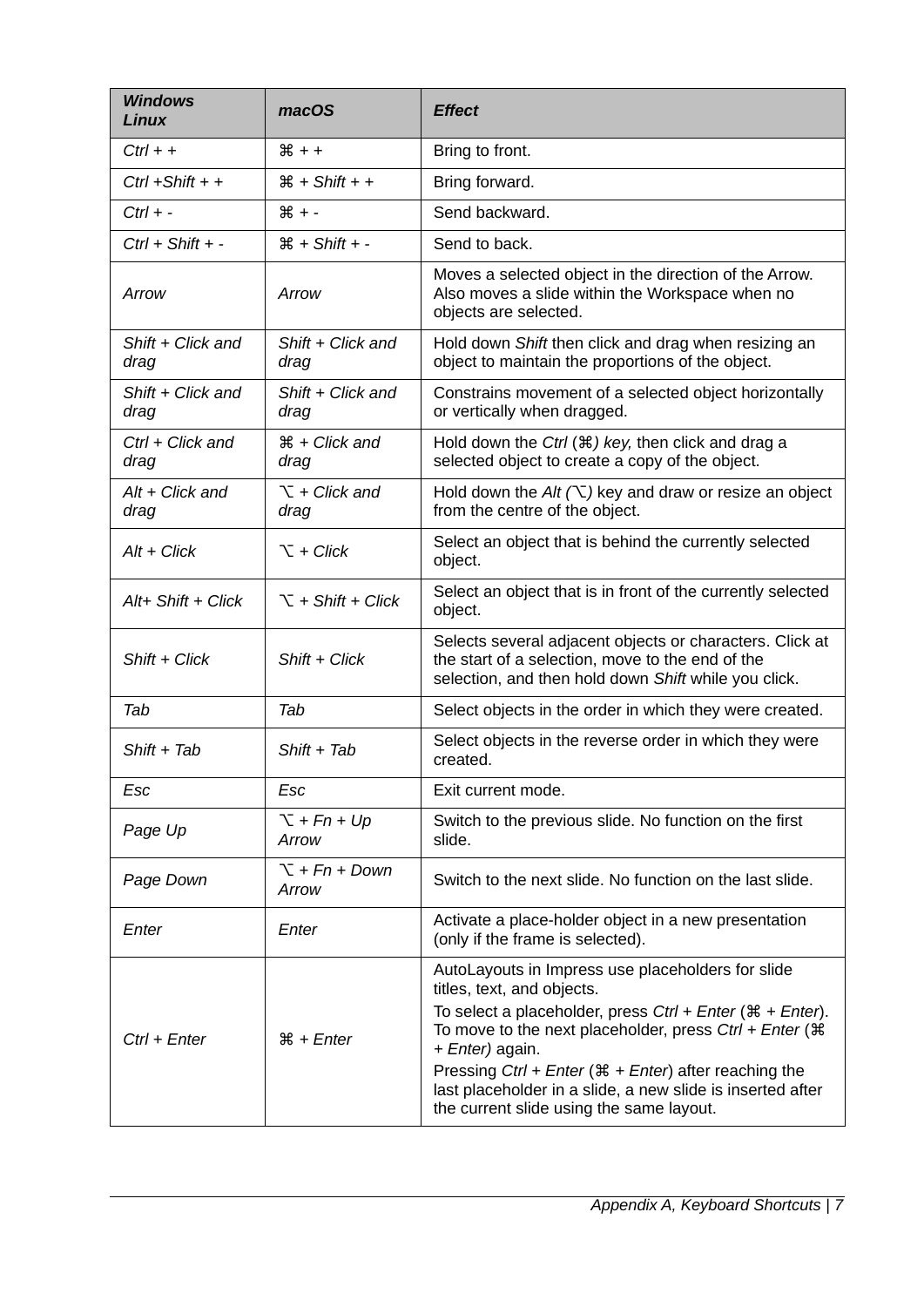# <span id="page-7-0"></span>**Editing text**

| <b>Windows</b><br>Linux                | macOS                               | <b>Effect</b>                                                                                                                                           |
|----------------------------------------|-------------------------------------|---------------------------------------------------------------------------------------------------------------------------------------------------------|
| $Ctrl + -$                             | $* -$                               | Inserts a custom hyphen in text at the cursor position.<br>Also known as a soft hyphen.                                                                 |
| $Ctrl + Shift + -$                     | $*$ + Shift + -                     | Inserts a non-breaking hyphen in text at the cursor<br>position. Also known as a hard hyphen.                                                           |
| $Ctrl + Shift +$<br>Space              | $*$ + Shift +<br>Space              | Non-breaking spaces. Non-breaking spaces are not<br>used for hyphenation and are not expanded if the text<br>is justified.                              |
| Shift + Enter                          | Shift + Enter                       | Line break without paragraph change.                                                                                                                    |
| <b>Left Arrow</b>                      | <b>Left Arrow</b>                   | Moves the cursor one character to the left.                                                                                                             |
| Shift + Left Arrow                     | Shift + Left Arrow                  | Moves the cursor one character to the left and selects<br>the character.                                                                                |
| Ctrl + Left Arrow                      | $\Upsilon$ + Left Arrow             | Moves the cursor to the beginning of the previous<br>word.                                                                                              |
| $Ctrl + Shift + Left$<br>Arrow         | $\Upsilon$ + Shift + Left<br>Arrow  | Moves the cursor to the left and selects the word on<br>the left.                                                                                       |
| <b>Right Arrow</b>                     | <b>Right Arrow</b>                  | Moves the cursor one character to the right.                                                                                                            |
| Shift + Right<br>Arrow                 | Shift + Right<br>Arrow              | Moves the cursor one character to the right and selects<br>the character.                                                                               |
| $Ctrl + Right$<br>Arrow                | $\Upsilon$ + Right Arrow            | Moves the cursor to the beginning of the next word.                                                                                                     |
| $Ctrl + Shift +$<br><b>Right Arrow</b> | $\Upsilon$ + Shift + Right<br>Arrow | Moves the cursor to the right and selects the word on<br>the right.                                                                                     |
| <b>Up Arrow</b>                        | <b>Up Arrow</b>                     | Moves the cursor up one line.                                                                                                                           |
| Shift + Up Arrow                       | Shift + Up Arrow                    | Moves the cursor up one line in the text and selects<br>the lines of text.                                                                              |
| Ctrl + Up Arrow                        | $\Upsilon$ + Up Arrow               | Moves the cursor to the beginning of the paragraph.                                                                                                     |
| $Ctrl + Shift + Up$<br>Arrow           | $\Upsilon$ + Shift + Up<br>Arrow    | Moves the cursor to the beginning of the paragraph.<br>Selects the text in the paragraph from the cursor<br>position to the beginning of the paragraph. |
| Down Arrow                             | Down Arrow                          | Moves the cursor down one line.                                                                                                                         |
| Shift + Down<br>Arrow                  | Shift + Down<br>Arrow               | Moves the cursor down one line in the text and selects<br>the lines of text.                                                                            |
| Ctrl + Down<br>Arrow                   | $\mathcal{H}$ + Down Arrow          | Moves the cursor to the end of the paragraph.                                                                                                           |
| $Ctrl + Shift +$<br><b>Down Arrow</b>  | $\Upsilon$ + Shift +<br>Down Arrow  | Moves the cursor to the end of the paragraph. Selects<br>the text in the paragraph from the cursor position to the<br>end of the paragraph.             |
| Home                                   |                                     | Moves the cursor to the beginning of the line.                                                                                                          |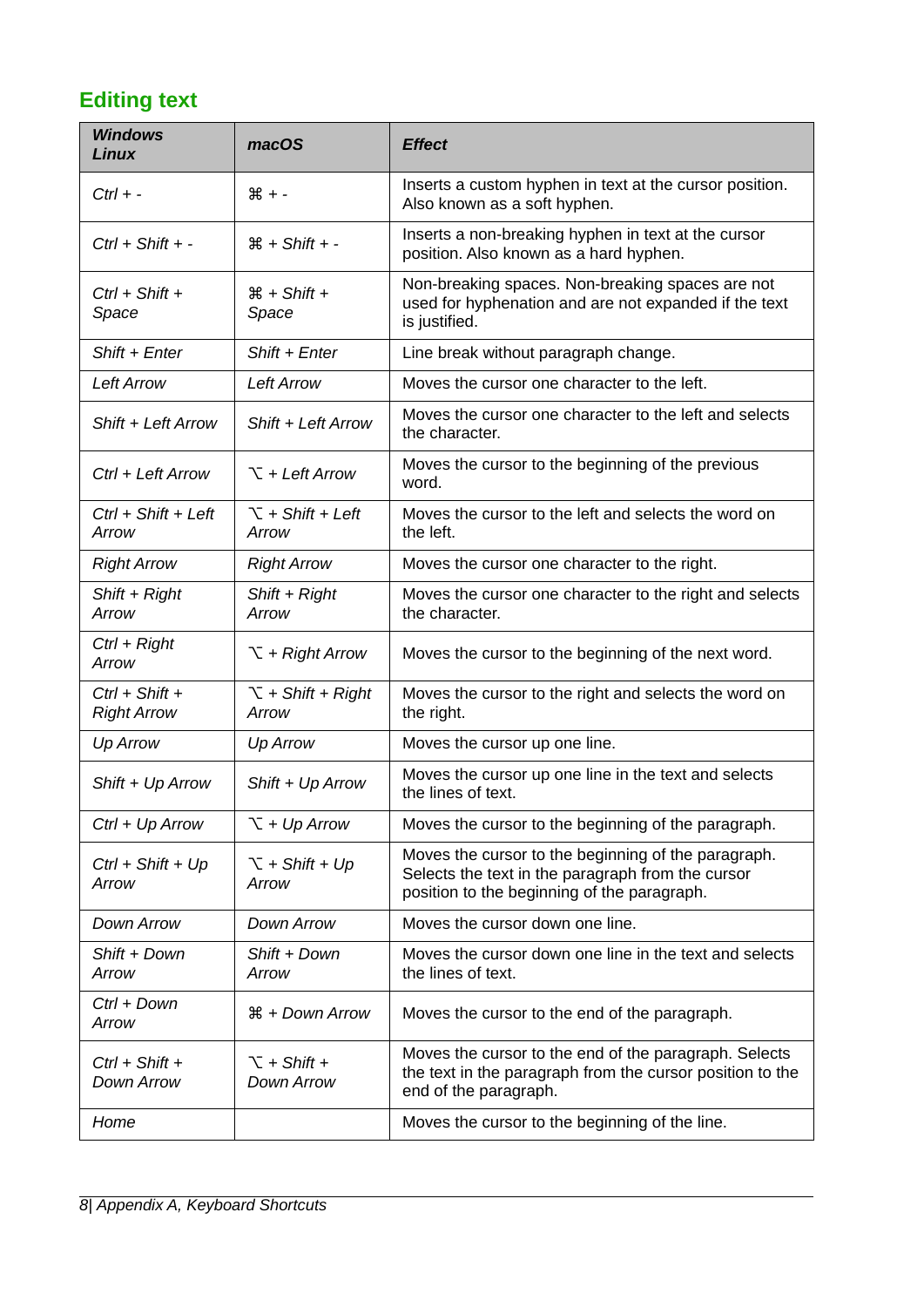| <b>Windows</b><br>Linux       | macOS                      | <b>Effect</b>                                                                                   |
|-------------------------------|----------------------------|-------------------------------------------------------------------------------------------------|
| Shift + Home                  |                            | Moves the cursor to the beginning of the line and<br>selects the text from the cursor position. |
| $Ctrl + Home$                 |                            | Moves the cursor to the beginning of the text block on<br>the slide.                            |
| End                           |                            | Moves the cursor to the end of the line.                                                        |
| $Shift + End$                 |                            | Moves the cursor to the end of the line and selects the<br>text from the cursor position.       |
| $Ctrl + End$                  |                            | Moves the cursor to the end of the text block on the<br>slide.                                  |
| $Ctrl + Del$                  |                            | Delete the text from the cursor position to the end of<br>the word.                             |
| $Ctrl + Shift + Del$          |                            | Delete the text from the cursor position to the end of<br>the sentence.                         |
| Ctrl + Backspace              | $\mathcal{H}$ + Backspace  | Delete the text from the cursor position to the<br>beginning of the word.                       |
| $Ctrl + Shift +$<br>Backspace | $*$ + Shift +<br>Backspace | Delete the text from the cursor position to the<br>beginning of the sentence.                   |

# <span id="page-8-0"></span>**Slide Sorter and Slide Pane**

| <b>Windows</b><br>Linux        | macOS                                | <b>Effect</b>                                                                                                                                                                |
|--------------------------------|--------------------------------------|------------------------------------------------------------------------------------------------------------------------------------------------------------------------------|
| Home                           | Home                                 | Set the focus to the first slide.                                                                                                                                            |
| End                            | End                                  | Set the focus to the last slide.                                                                                                                                             |
| <b>Left Arrow</b>              | Left Arrow                           | Set the focus to the previous slide.                                                                                                                                         |
| <b>Right Arrow</b>             | <b>Right Arrow</b>                   | Set the focus to the next slide.                                                                                                                                             |
| $Ctrl + Shift +$<br>Down Arrow | $\mathcal{H}$ +Shift + Down<br>Arrow | Move selected slides down one position in Slide<br>Sorter view. With multiple slides selected, the slides<br>are moved together with the last selected slide in the<br>list. |
| $Ctrl + Shift + Up$<br>Arrow   | $\mathcal{H}$ + Shift + Up<br>Arrow  | Move selected slides up one position in Slide Sorter<br>view. With multiple slides selected, the slides are<br>moved together with the first selected slide in the list.     |
| $Ctrl + Shift + End$           |                                      | Move selected slides to end of Slide Sorter list.                                                                                                                            |
| $Ctrl + Shift +$<br>Home       |                                      | Move selected slides to start of <b>Slide Sorter</b> list.                                                                                                                   |
| Enter                          | Enter                                | Change to <b>Normal</b> view with the active slide when in<br><b>Slide Sorter</b> view. Add a new slide when in Slide<br>Pane.                                               |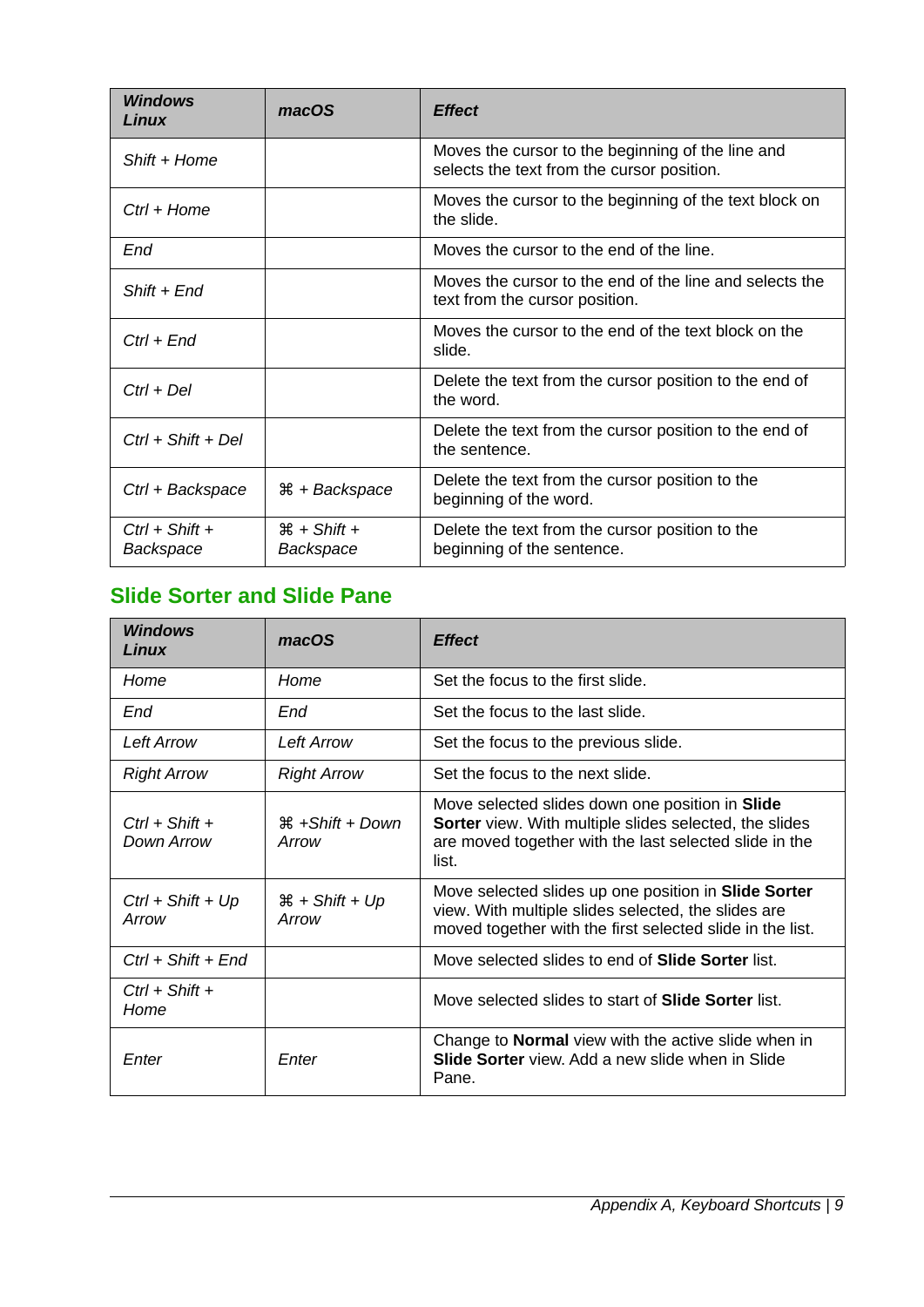# <span id="page-9-2"></span>**Menu keyboard shortcuts**

The keyboard shortcuts listed in the following tables are available in each menu category on the Menu bar. The tables give the menu item or sub-item, operating system validity, and the effect or purpose of the shortcut.



The menus listed below are in the same order as displayed on the Menu bar from left to right.

#### <span id="page-9-1"></span>**File menu**

| Menu item or<br>sub-item     | Windows<br>Linux   | macOS                     | <b>Effect</b>                                                                          |
|------------------------------|--------------------|---------------------------|----------------------------------------------------------------------------------------|
| New ><br><b>Presentation</b> | $Ctrl + N$         | $H + N$                   | Opens a new presentation                                                               |
| New ><br><b>Templates</b>    | $Shift + Crit + N$ | $H + Shift + N$           | Opens the Templates dialog                                                             |
| Open                         | $Ctrl + O$         | $*$ 0                     | Opens the Open file browser for<br>navigation to a folder and selecting a<br>document. |
| Save                         | $Ctrl + S$         | $*S$                      | Saves the open document.                                                               |
| Save As                      | $Ctrl + Shift + S$ | $\mathcal{H}$ + Shift + S | Opens the Save as file browser to save<br>the open document as a new document.         |
| Print                        | $Ctrl + P$         | $R + P$                   | Opens the Print dialog to select how the<br>document is printed                        |
| Exit LibreOffice             | $Ctrl + Q$         | $\mathcal{H} + P$         | Closes the open file and quits<br>LibreOffice                                          |

#### <span id="page-9-0"></span>**Edit Menu**

| <b>Menu</b> item or<br>sub-item                 | <b>Windows</b><br>Linux       | macOS                          | <b>Effect</b>                                                       |
|-------------------------------------------------|-------------------------------|--------------------------------|---------------------------------------------------------------------|
| Undo                                            | $Ctrl + Z$                    | $*Z$                           | Undoes the previous editing action.                                 |
| Redo                                            | $Ctrl + Y$                    | $H + Y$                        | Reverses the action of the last <b>Undo</b><br>command.             |
| Cut                                             | $Ctrl + X$                    | $*X$                           | Deletes the selected object and places<br>it on the clipboard.      |
| Copy                                            | $Ctrl + C$                    | $*C$                           | Copies the selected object to the<br>clipboard.                     |
| Paste                                           | $Ctrl + V$                    | $*V$                           | Places the object on the clipboard into<br>the document.            |
| Paste Special<br>> Paste<br>Unformatted<br>Text | $Ctrl + Shift +$<br>$Alt + V$ | $H + Shift + \Upsilon$<br>$+V$ | Paste copied text at the cursor position<br>without any formatting. |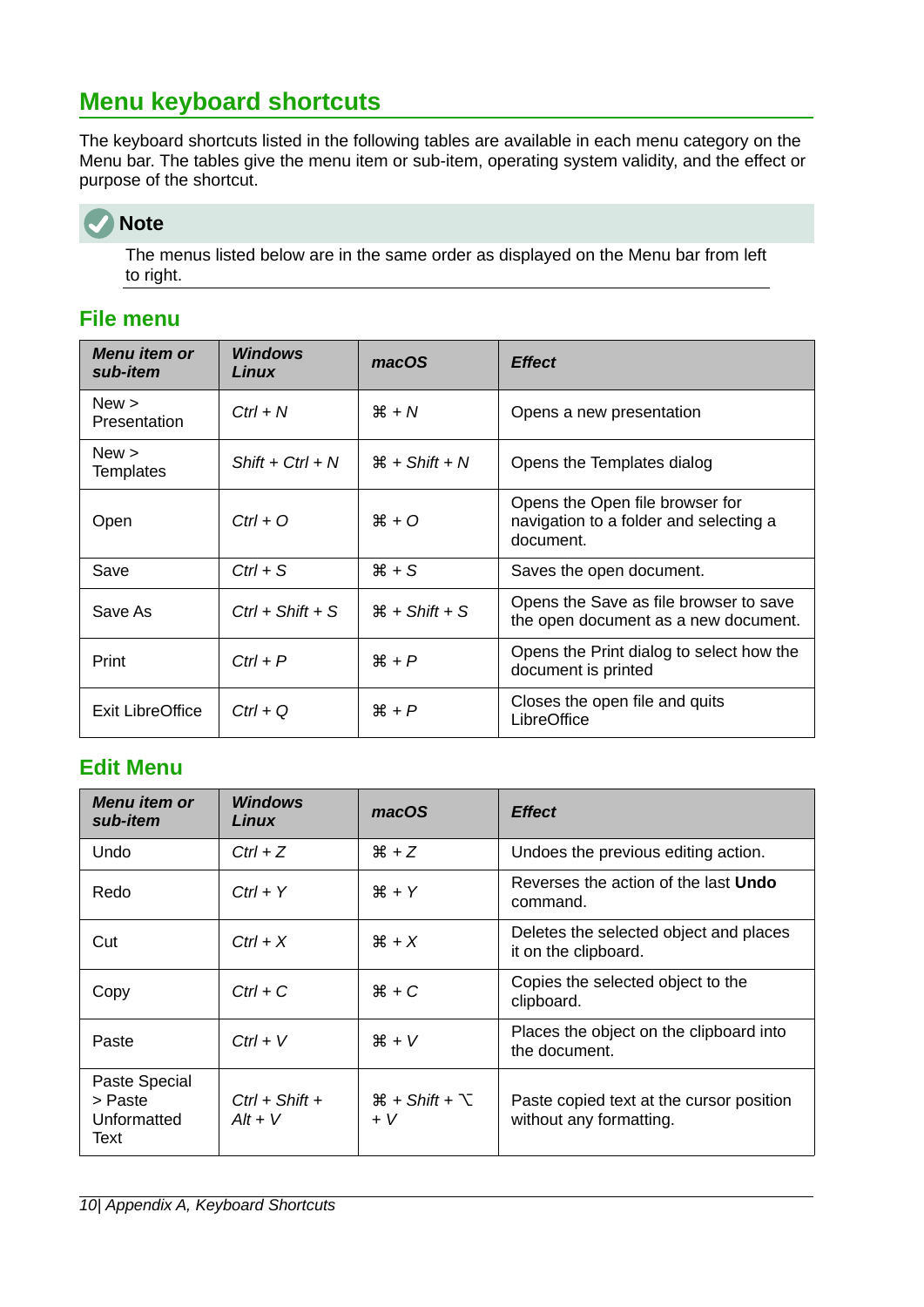| <b>Menu</b> item or<br>sub-item     | <b>Windows</b><br>Linux | macOS           | <b>Effect</b>                                                                                                                        |
|-------------------------------------|-------------------------|-----------------|--------------------------------------------------------------------------------------------------------------------------------------|
| Paste Special<br>> Paste<br>Special | $Ctrl + Shift + V$      | $H + Shift + V$ | Opens the Paste Special dialog to paste<br>the contents of the clipboard at the<br>cursor position in a format that is<br>specified. |
| Select All                          | $Ctrl + A$              | $# + A$         | Selects all objects on a slide.                                                                                                      |
| Find                                | $Ctrl + F$              | $H + F$         | Opens the Find toolbar                                                                                                               |
| Find and<br>Replace                 | $Ctrl + H$              | $T + \Re + F$   | Opens the Find and Replace dialog                                                                                                    |
| <b>Points</b>                       | F8                      | F8              | Opens the Edit Points toolbar if there is<br>an object on the slide that uses editable<br>points, for example a freeform line.       |
| Edit Mode                           | $Ctrl + Shift + M$      | $H + Shift + M$ | Switches on or off the Impress edit<br>mode. When switched off, a slide show<br>is displayed in read only mode.                      |

#### <span id="page-10-1"></span>**View menu**

| <b>Menu</b> item or<br>sub-item | <b>Windows</b><br>Linux | macOS                      | <b>Effect</b>                                       |
|---------------------------------|-------------------------|----------------------------|-----------------------------------------------------|
| <b>Rulers</b>                   | $Ctrl + Shift + R$      | $\mathcal{H}$ + Shift + R  | Switches the rulers off and on in the<br>Workspace. |
| Sidebar                         | $Ctrl + F5$             | $*F5$                      | Opens or closes the Sidebar.                        |
| <b>Styles</b>                   | F <sub>11</sub>         | $H + T$                    | Opens or closes the Styles deck on the<br>Sidebar.  |
| Navigator                       | $Ctrl + Shift + F5$     | $\mathcal{H}$ + Shift + F5 | Opens the <b>Navigator</b> .                        |

#### <span id="page-10-0"></span>**Insert menu**

| <b>Menu</b> item or<br>sub-item                      | <b>Windows</b><br>Linux   | macOS                  | <b>Effect</b>                                                        |
|------------------------------------------------------|---------------------------|------------------------|----------------------------------------------------------------------|
| Object $>$<br>Formula Object                         | $Ctrl + Alt + =$          | $T + 36 + 5$           | Inserts a formula into the slide                                     |
| <b>Text Box</b>                                      | F <sub>2</sub>            | F <sub>2</sub>         | Switches to text edit mode and opens<br>the Text Formatting toolbar. |
| Comment                                              | $Ctrl + Alt + C$          | $H + \Sigma + C$       | Inserts a new comment box onto the<br>selected slide.                |
| <b>Hyperlink</b>                                     | $Ctrl + K$                | $*K$                   | Opens the Hyperlink dialog.                                          |
| Formatting<br>Mark > Insert<br>non-breaking<br>space | $Ctrl + Shift +$<br>Space | $H + Shift +$<br>Space | Inserts a non-breaking space at the<br>cursor position.              |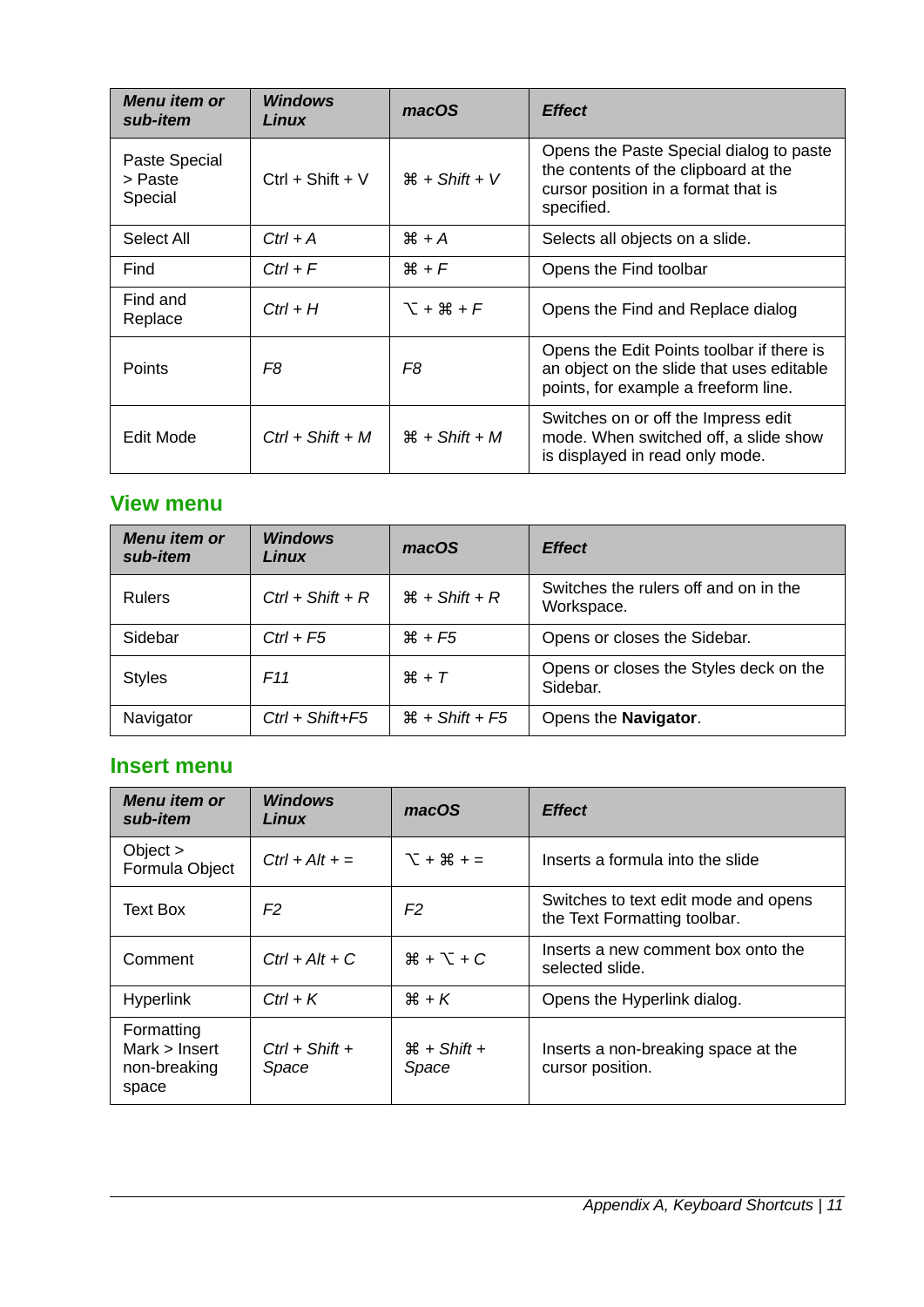| Menu item or<br>sub-item                                    | <b>Windows</b><br>Linux | macOS                   | <b>Effect</b>                                                   |
|-------------------------------------------------------------|-------------------------|-------------------------|-----------------------------------------------------------------|
| Formatting<br>Mark > Insert<br>Narrow<br>No-break<br>Space  | $Ctrl + Shift +$<br>F5  | $\Upsilon$ + Shift + F5 | Inserts a no-breaking space at the<br>cursor position.          |
| Formatting<br>Mark $>$<br>No-width<br><b>Optional Break</b> | $Ctrl + /$              | $*$ /                   | Inserts a no-width no optional break at<br>the cursor position. |

#### <span id="page-11-0"></span>**Format menu**

| Menu item or<br>sub-item                | <b>Windows</b><br>Linux               | macOS             | <b>Effect</b>                                                  |
|-----------------------------------------|---------------------------------------|-------------------|----------------------------------------------------------------|
| Text > Bold                             | $Ctrl + B$                            | $H + B$           | Applies Bold format to selected text.                          |
| $Text$ > Italic                         | $Ctrl + I$                            | $*1$              | Applies Italic format to selected text.                        |
| Text ><br>Superscript                   | $Ctrl + Shift + P$                    | $H + \Sigma + C$  | Applies superscript format to selected<br>text.                |
| Text ><br>Subscript                     | $Ctrl + Shift + B$                    | $H + Shift + B$   | Applies subscript format to selected<br>text.                  |
| Text > Increase<br><b>Size</b>          | $Ctrl + ]$                            | $*1$              | Increases the point size of selected text.                     |
| Text ><br>Decrease Size                 | $Ctrl + [$                            | $*1$              | Decreases the point size of selected<br>text.                  |
| Spacing > Line<br>Spacing 1             | $Ctrl + 1$                            | $*1$              | Sets the line spacing in a paragraph to<br>a single line.      |
| Spacing Line<br>Spacing 5               | $Ctrl + 5$                            | $*5$              | Sets the line spacing in a paragraph to<br>one and half lines. |
| S <sub>pacing</sub> > Line<br>Spacing 2 | $Ctrl + 2$                            | $*2$              | Sets the line spacing in a paragraph to<br>two lines.          |
| Align $>$ Left                          | $Ctrl + L$                            | $*L$              | Sets the paragraph alignment to left<br>aligned.               |
| Align > Center                          | $Ctrl + E$                            | $H + E$           | Sets the paragraph alignment to center<br>aligned.             |
| Align $>$ Right                         | $Ctrl + R$                            | $\mathcal{H} + R$ | Sets the paragraph alignment to right<br>aligned.              |
| Align $>$<br><b>Justified</b>           | $Ctrl + J$                            | $*J$              | Sets the paragraph alignment to<br>justified.                  |
| Lists > Demote                          | $Shift + Alt +$<br><b>Right Arrow</b> |                   | Demotes a point to the next level when<br>Outline view.        |
| Lists ><br>Promote                      | $Shift + Alt +$<br><b>Left Arrow</b>  |                   | Promotes a point to the next level when<br>in Outline view.    |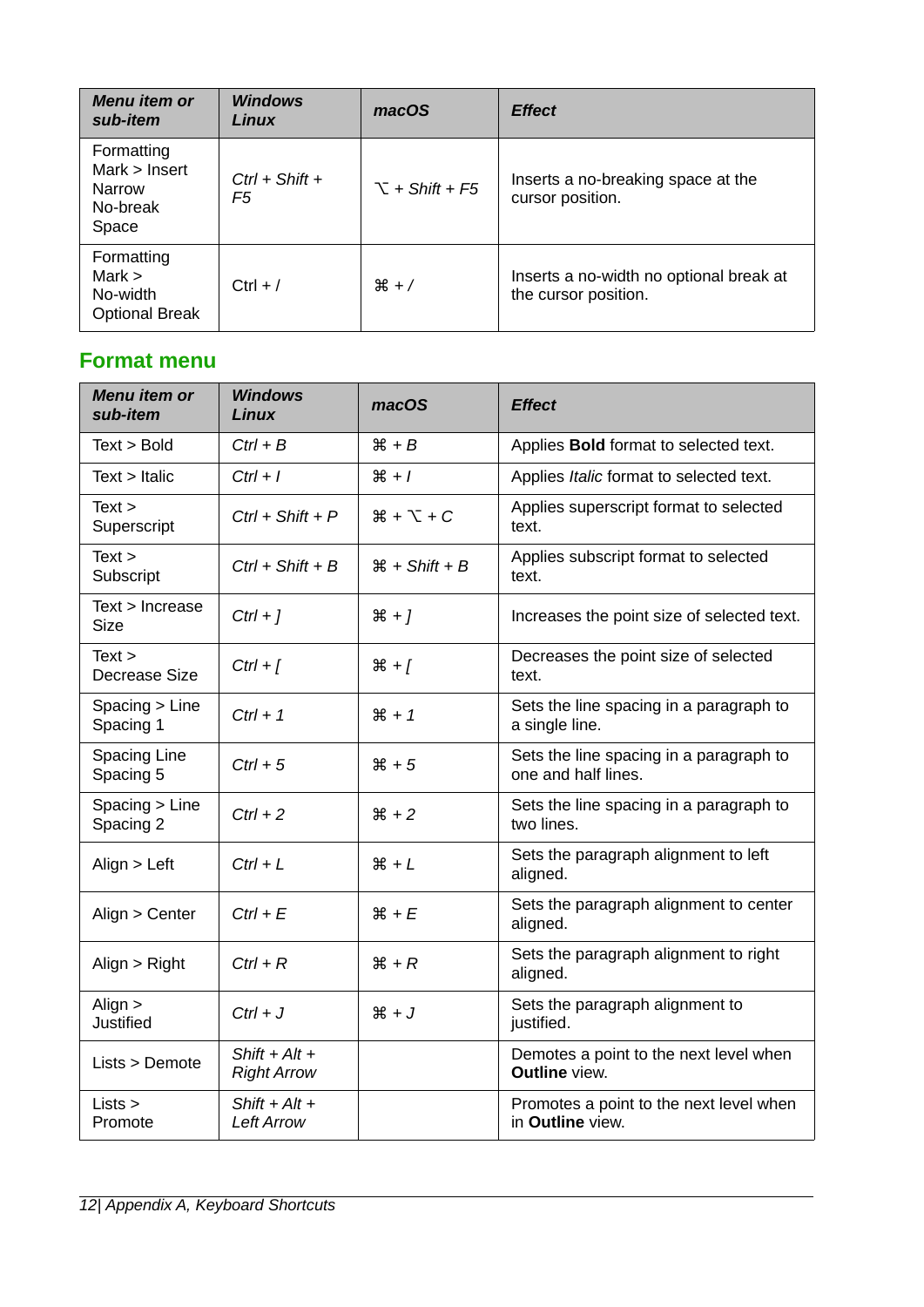| <b>Menu</b> item or<br>sub-item                        | <b>Windows</b><br>Linux       | macOS                                     | <b>Effect</b>                                                                                                             |
|--------------------------------------------------------|-------------------------------|-------------------------------------------|---------------------------------------------------------------------------------------------------------------------------|
| Lists > Move<br>Down                                   | $Shift + Alt +$<br>Down Arrow | Shift + $\Upsilon$ +<br><b>Down Arrow</b> | Moves a point down the order when in<br><b>Outline view.</b>                                                              |
| Lists > Move<br>Up                                     | $Shift + Alt + Up$<br>Arrow   | Shift + $\Upsilon$ + Up<br>Arrow          | Moves a point up the order when in<br>Outline view.                                                                       |
| <b>Clear Direct</b><br>Formatting                      | $Shift + Crit + M$            | $\wedge$ + Shift + M                      | Removes direct formatting from the<br>selection. Direct formatting is formatting<br>that is applied without using styles. |
| Styles ><br>Manage Styles                              | F11                           | $*T$                                      | Opens or closes the Styles deck on the<br>Sidebar.                                                                        |
| Object and<br>Shape $>$<br>Position and<br><b>Size</b> | F4                            | F4                                        | Opens the Position and Size dialog of a<br>selected object.                                                               |
| Arrange $>$<br><b>Bring to Front</b>                   | $Ctrl + Shift + +$            | $\mathcal{H}$ + Shift + +                 | Moves a selected object to the front of<br>other objects.                                                                 |
| Arrange $>$<br><b>Bring Forward</b>                    | $Ctrl + +$                    | $* + +$                                   | Moves a selected object in front of the<br>forward object.                                                                |
| Arrange $>$<br>Send<br><b>Backward</b>                 | $Ctrl + -$                    | $* -$                                     | Moves a selected object behind the<br>backward object.                                                                    |
| Arrange $>$<br>Send to Back                            | $Ctrl + Shift + -$            | $*$ + Shift + -                           | Moves a selected object to the back of<br>other objects.                                                                  |
| Group > Group                                          | $Ctrl + Shift + G$            | $H + Shift + G$                           | Group selected objects.                                                                                                   |
| Group ><br>Ungroup                                     | $Ctrl + Alt +$<br>$Shift + G$ | $H + \Sigma + Shift +$<br>G               | Ungroup selected group.                                                                                                   |
| Group > Enter<br>Group                                 | F <sub>3</sub>                | F <sub>3</sub>                            | Enter and edit a group of objects.                                                                                        |
| Group > Exist<br>Group                                 | $Ctrl + F3$                   | $*F3$                                     | Exit a group of objects.                                                                                                  |

# <span id="page-12-0"></span>**Slide menu**

| Menu item or<br>sub-item            | <b>Windows</b><br>Linux  | macOS                               | <b>Effect</b>                                                                            |
|-------------------------------------|--------------------------|-------------------------------------|------------------------------------------------------------------------------------------|
| New Slide                           | $Ctrl + M$               | $\wedge$ + $M$                      | Inserts a new slide into the slide show.                                                 |
| Jump to Last<br><b>Edited Slide</b> | $Alt + Shift + FS$       | $\top$ + Shift + F5                 | Opens the last slide edited in the<br>document.                                          |
| Move $>$ Slide to<br><b>Start</b>   | $Ctrl + Shift +$<br>Home |                                     | Moves the selected slide to the<br>beginning of the slide show.                          |
| Move $>$ Slide<br>Up                | $Ctrl + Shift +$<br>Up   | $\mathcal{H}$ + Shift + Up<br>Arrow | Moves the selected slide above the<br>previous slide. No function on the first<br>slide. |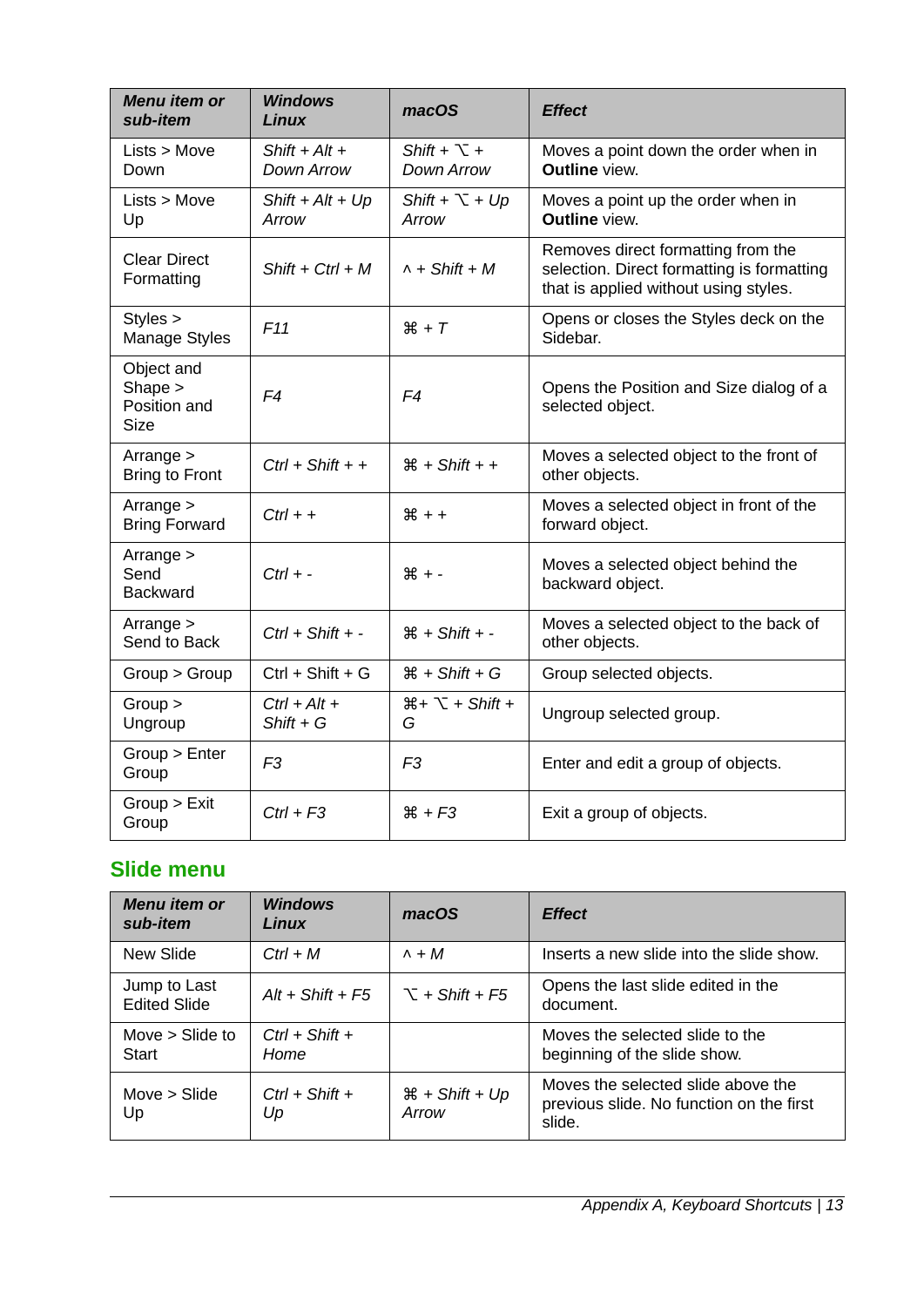| Menu item or<br>sub-item             | <b>Windows</b><br>Linux  | macOS                       | <b>Effect</b>                                                                    |
|--------------------------------------|--------------------------|-----------------------------|----------------------------------------------------------------------------------|
| Move $>$ Slide<br>Down               | $Ctrl + Shift +$<br>Down | $H + Shift +$<br>Down Arrow | Moves the selected slide below the next<br>slide. No function on the last slide. |
| Move $>$ Slide to<br>End             | $Ctrl + Shift +$<br>End  |                             | Moves the selected slide to the end of<br>the slide show.                        |
| Navigate $>$ To<br>Previous Slide    | Page Up                  | <b>Up Arrow</b>             | Switch to the previous slide. No function<br>on the first slide.                 |
| Navigate $>$ To<br><b>Next Slide</b> | Page Down                | Down Arrow                  | Switch to the next slide. No function on<br>the last slide.                      |

#### <span id="page-13-2"></span>**Slide Show menu**

| Menu item or<br>sub-item           | <b>Windows</b><br>Linux | macOS        | <b>Effect</b>                                                                          |
|------------------------------------|-------------------------|--------------|----------------------------------------------------------------------------------------|
| <b>Start from First</b><br>Slide   | F5                      | F5           | Starts a slide show from the first slide.                                              |
| Start from<br><b>Current Slide</b> | $Shift + F5$            | $Shift + F5$ | Starts a slide show at the slide where<br>the slide show was previously stopped<br>at. |

## <span id="page-13-1"></span>**Tools menu**

| Menu item or<br>sub-item           | <b>Windows</b><br>Linux | macOS                      | <b>Effect</b>                                                                                                                    |
|------------------------------------|-------------------------|----------------------------|----------------------------------------------------------------------------------------------------------------------------------|
| Spelling                           | F7                      | $\mathcal{H}$ + Shift + ;  | Start spelling checker.                                                                                                          |
| <b>Automatic Spell</b><br>Checking | $Shift + F7$            | $Shift + F7$               | Switches on or off the automatic spell<br>checking.                                                                              |
| Thesaurus                          | $Ctrl + F7$             | $# + F7$                   | Opens the Thesaurus dialog for the<br>language being used. Impress has to be<br>in text editing mode to access the<br>thesaurus. |
| Extension<br>Manager               | $Ctrl + Alt + E$        | $\mathcal{H} + \nabla + F$ | Opens the Extension Manager dialog.                                                                                              |
| Options                            | $Alt + F12$             | $\mathcal{H}$ + ,          | Opens the Options LibreOffice dialog.                                                                                            |

## <span id="page-13-0"></span>**Windows menu**

| Menu item or<br>sub-item | <b>Windows</b><br>Linux | macOS   | <b>Effect</b>                                                                            |
|--------------------------|-------------------------|---------|------------------------------------------------------------------------------------------|
| Closes Window            | $Ctrl + W$              | $*$ $W$ | Closes the active window. If there is<br>only one window, LibreOffice Impress<br>closes. |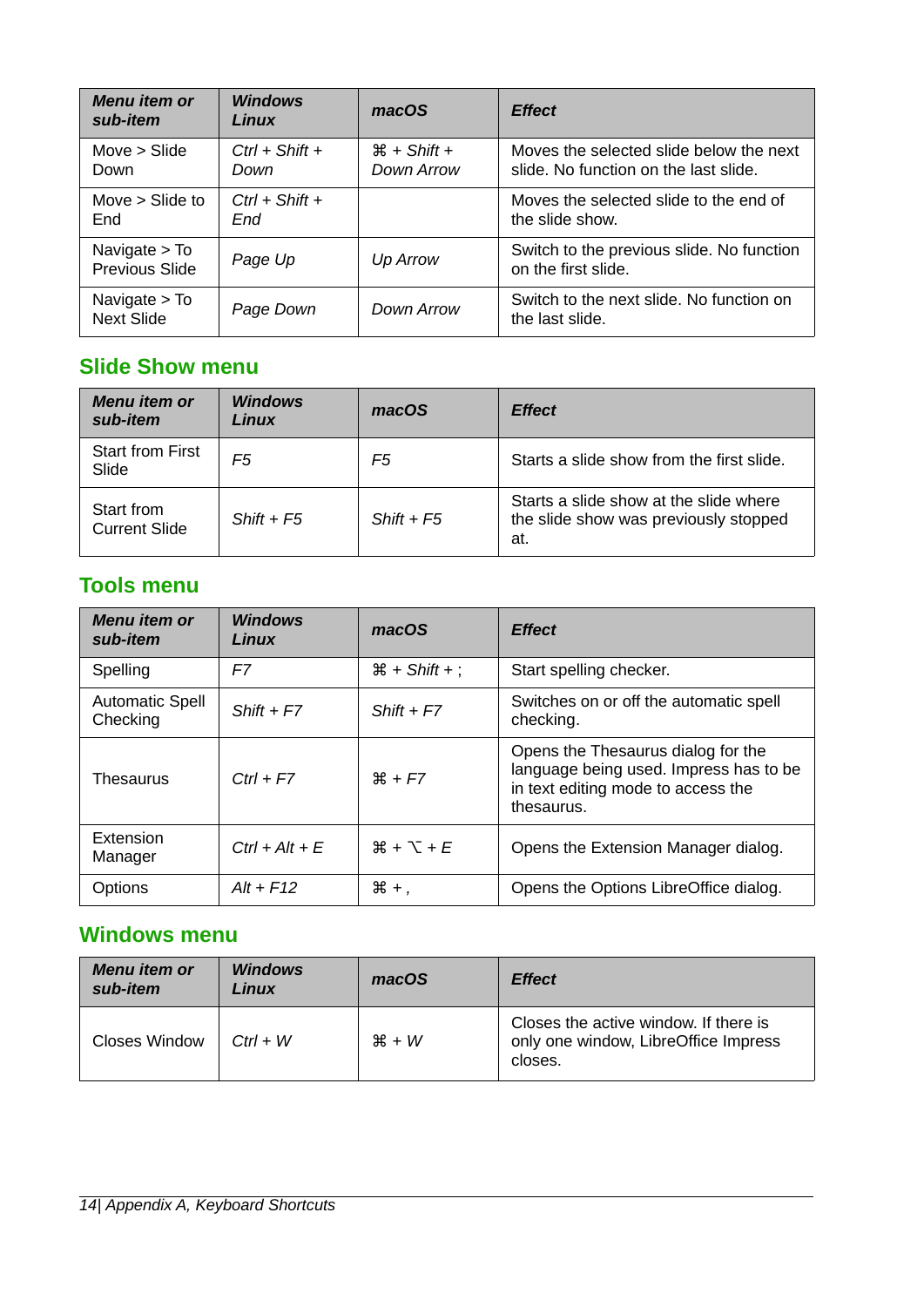#### <span id="page-14-4"></span>**Help menu**

| Menu item or<br>sub-item | <b>Windows</b><br><b>Linux</b> | macOS | <b>Effect</b>                                                   |
|--------------------------|--------------------------------|-------|-----------------------------------------------------------------|
| LibreOffice<br>Help      | F1                             | F1    | Opens the browser application at the<br>LibreOffice Help pages. |

# <span id="page-14-3"></span>**Toolbar keyboard shortcuts**

Impress provides several toolbars to help in creating slides and slide shows. Some of the tools on these Impress toolbars can be activated using a keyboard shortcut.

## **Note**

The toolbars are listed in the same order that is displayed in the context menu that opens when clicking on **View > Toolbars** on the Menu bar.

#### <span id="page-14-2"></span>**Drawing**

| <b>Tool name</b>     | <b>Windows</b><br>Linux<br>macOS | <b>Effect</b>                                                                                                               |
|----------------------|----------------------------------|-----------------------------------------------------------------------------------------------------------------------------|
| Insert Text Box      | F <sub>2</sub>                   | Switches to text edit mode and opens the Text Formatting<br>toolbar.                                                        |
| Position and<br>Size | F4                               | Opens the Position and Size dialog of a selected object.                                                                    |
| <b>Points</b>        | F8                               | Opens the Edit Points toolbar if there is an object on the<br>slide that uses editable points, for example a freeform line. |

#### <span id="page-14-1"></span>**Find**

| <b>Tool name</b>    | <b>Windows</b><br>Linux | macOS        | <b>Effect</b>                     |
|---------------------|-------------------------|--------------|-----------------------------------|
| Find and<br>Replace | $Ctrl + H$              | $T + 2B + F$ | Opens the Find and Replace dialog |

#### <span id="page-14-0"></span>**Form Design**

| <b>Tool name</b>            | <b>Windows</b><br>Linux | macOS                     | <b>Effect</b>                                               |
|-----------------------------|-------------------------|---------------------------|-------------------------------------------------------------|
| Position and<br><b>Size</b> | F4                      | F4                        | Opens the Position and Size dialog of a<br>selected object. |
| Bring to Front              | $Ctrl + Shift + +$      | $\mathcal{H}$ + Shift + + | Moves a selected object to the front of<br>other objects.   |
| Send to Back                | $Ctrl + Shift + -$      | $\mathcal{H}$ + Shift + - | Moves a selected object to the back of<br>other objects.    |
| Group                       | $Ctrl + Shift + G$      | $\mathcal{H}$ + Shift + G | Group selected objects.                                     |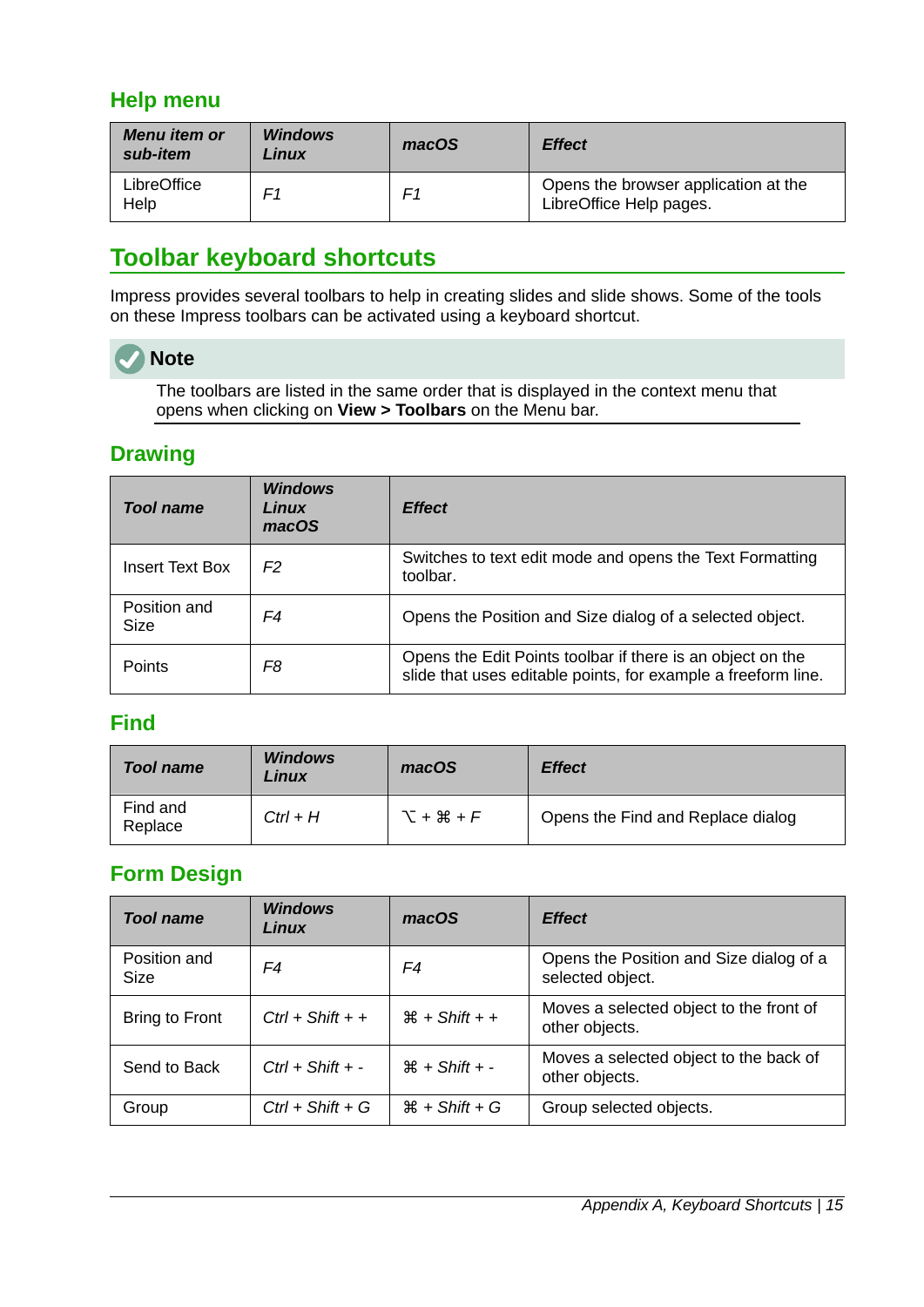| <b>Tool name</b>   | <b>Windows</b><br>Linux       | macOS                       | <b>Effect</b>                      |
|--------------------|-------------------------------|-----------------------------|------------------------------------|
| Ungroup            | $Ctrl + Alt +$<br>$Shift + G$ | $H + \Sigma + Shift +$<br>G | Ungroup selected group.            |
| <b>Enter Group</b> | F3                            | F3                          | Enter and edit a group of objects. |
| Exit Group         | $Ctrl + F3$                   | $*F3$                       | Exit a group of objects.           |

# <span id="page-15-2"></span>**Image**

| Tool name               | <b>Windows</b><br>Linux | macOS                     | <b>Effect</b>                                              |
|-------------------------|-------------------------|---------------------------|------------------------------------------------------------|
| Bring to Front          | $Ctrl + Shift + +$      | $\mathcal{H}$ + Shift + + | Moves a selected object to the front of<br>other objects.  |
| <b>Bring Forward</b>    | $Ctrl + +$              | $* + +$                   | Moves a selected object in front of the<br>forward object. |
| Send<br><b>Backward</b> | $Ctrl + -$              | $* - 36$                  | Moves a selected object behind the<br>backward object.     |
| Send to Back            | $Ctrl + Shift + -$      | $\mathcal{H}$ + Shift + - | Moves a selected object to the back of<br>other objects.   |

# <span id="page-15-1"></span>**Line and Filling**

| <b>Tool name</b>                  | <b>Windows</b><br>Linux | macOS           | <b>Effect</b>                                               |
|-----------------------------------|-------------------------|-----------------|-------------------------------------------------------------|
| Position and<br><b>Size</b>       | F4                      | F4              | Opens the Position and Size dialog of a<br>selected object. |
| <b>Bring to Front</b>             | $Ctrl + Shift + +$      | $H + Shift + +$ | Moves a selected object to the front of<br>other objects.   |
| <b>Bring Forward</b>              | $Ctrl + +$              | $# + +$         | Moves a selected object in front of the<br>forward object.  |
| Send<br><b>Backward</b>           | $Ctrl + -$              | $* -$           | Moves a selected object behind the<br>backward object.      |
| Send to Back                      | $Ctrl + Shift + -$      | $H + Shift + -$ | Moves a selected object to the back of<br>other objects.    |
| Show the<br><b>Styles Sidebar</b> | F11                     | $H + T$         | Opens the Styles deck on the Sidebar.                       |

## <span id="page-15-0"></span>**Outline**

| <b>Tool name</b> | <b>Windows</b><br>Linux               | macOS | <b>Effect</b>                                                      |
|------------------|---------------------------------------|-------|--------------------------------------------------------------------|
| Demote           | $Shift + Alt +$<br><b>Right Arrow</b> |       | Demotes a point to the next level when<br><b>Outline</b> view.     |
| Promote          | $Shift + Alt +$<br>Left Arrow         |       | Promotes a point to the next level when<br>in <b>Outline</b> view. |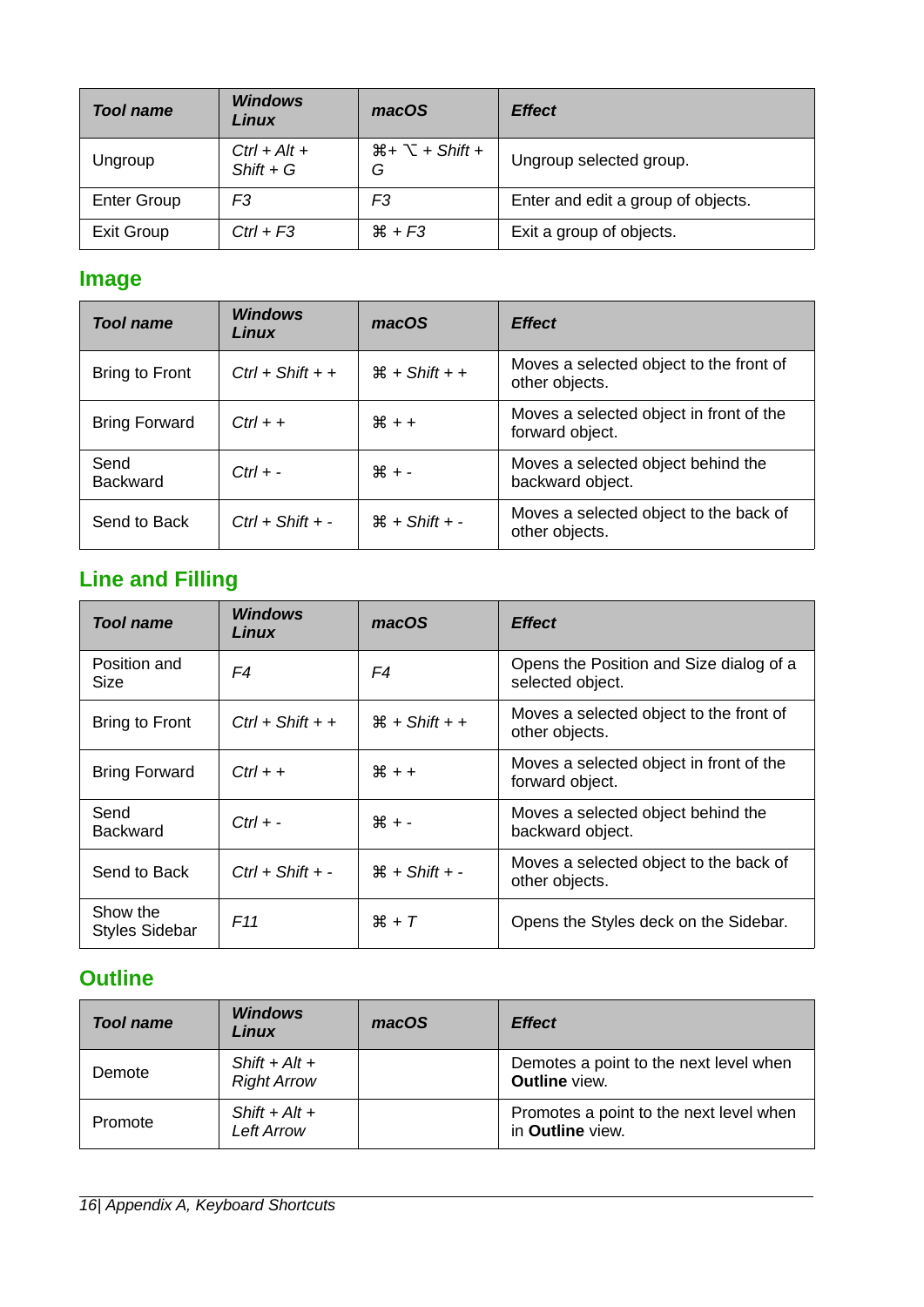| <b>Tool name</b> | <b>Windows</b><br>Linux | macOS                   | <b>Effect</b>                        |
|------------------|-------------------------|-------------------------|--------------------------------------|
| Move Down        | $Shift + Alt +$         | Shift + $\Upsilon$ +    | Moves a point down the order when in |
|                  | Down Arrow              | Down Arrow              | <b>Outline</b> view.                 |
| Move Up          | Shift + $Alt + Up$      | Shift + $\Upsilon$ + Up | Moves a point up the order when in   |
|                  | Arrow                   | Arrow                   | <b>Outline</b> view.                 |

#### <span id="page-16-1"></span>**Slide Sorter**

| <b>Tool name</b>                 | <b>Windows</b><br>Linux | macOS | <b>Effect</b>                            |
|----------------------------------|-------------------------|-------|------------------------------------------|
| <b>Start from First</b><br>Slide | F5                      | F5    | Starts a slide show from the first slide |

#### <span id="page-16-0"></span>**Standard**

| <b>Tool name</b>                  | <b>Windows</b><br>Linux | macOS                     | <b>Effect</b>                                                                             |
|-----------------------------------|-------------------------|---------------------------|-------------------------------------------------------------------------------------------|
| <b>New</b>                        | $Ctrl + N$              | $H + N$                   | Opens a new presentation document.                                                        |
| Templates                         | $Ctrl + Shift + N$      | $\mathcal{H}$ + Shift + N | Opens the Templates dialog to create a<br>new document using a template.                  |
| Open                              | $Ctrl + O$              | $*$ 0                     | Opens the Open file browser so you<br>can navigate to a folder and select a<br>document.  |
| Save                              | $Ctrl + S$              | $*S$                      | Saves the open document.                                                                  |
| Save As                           | $Ctrl + Shift + S$      | $*$ + Shift + S           | Opens the Save as file browser so you<br>can save the open document as a new<br>document. |
| <b>Edit Mode</b>                  | $Ctrl + Shift + M$      | $H + Shift + M$           | Switches on edit mode when a<br>document is in read only mode.                            |
| Print                             | $Ctrl + P$              | $\mathcal{H} + P$         | Opens the Print dialog to select how the<br>document is printed.                          |
| Cut                               | $Ctrl + X$              | $*X$                      | Deletes the selected object and places<br>it on the clipboard.                            |
| Copy                              | $Ctrl + C$              | $*C$                      | Copies the selected object to the<br>clipboard.                                           |
| Paste                             | $Ctrl + V$              | $*V$                      | Places the object on the clipboard into<br>the document.                                  |
| <b>Clear Direct</b><br>Formatting | $Ctrl + Shift + M$      | $H + Shift + M$           | Removes direct formatting that has<br>been applied without using styles.                  |
| Undo                              | $Ctrl + Z$              | $*Z$                      | Undoes the previous editing action.                                                       |
| Redo                              | $Ctrl + Y$              | $H + Y$                   | Reverses the action of the last <b>Undo</b><br>command.                                   |
| Find and<br>Replace               | $Ctrl + H$              | $# + \top + F$            | Opens the Find and Replace dialog.                                                        |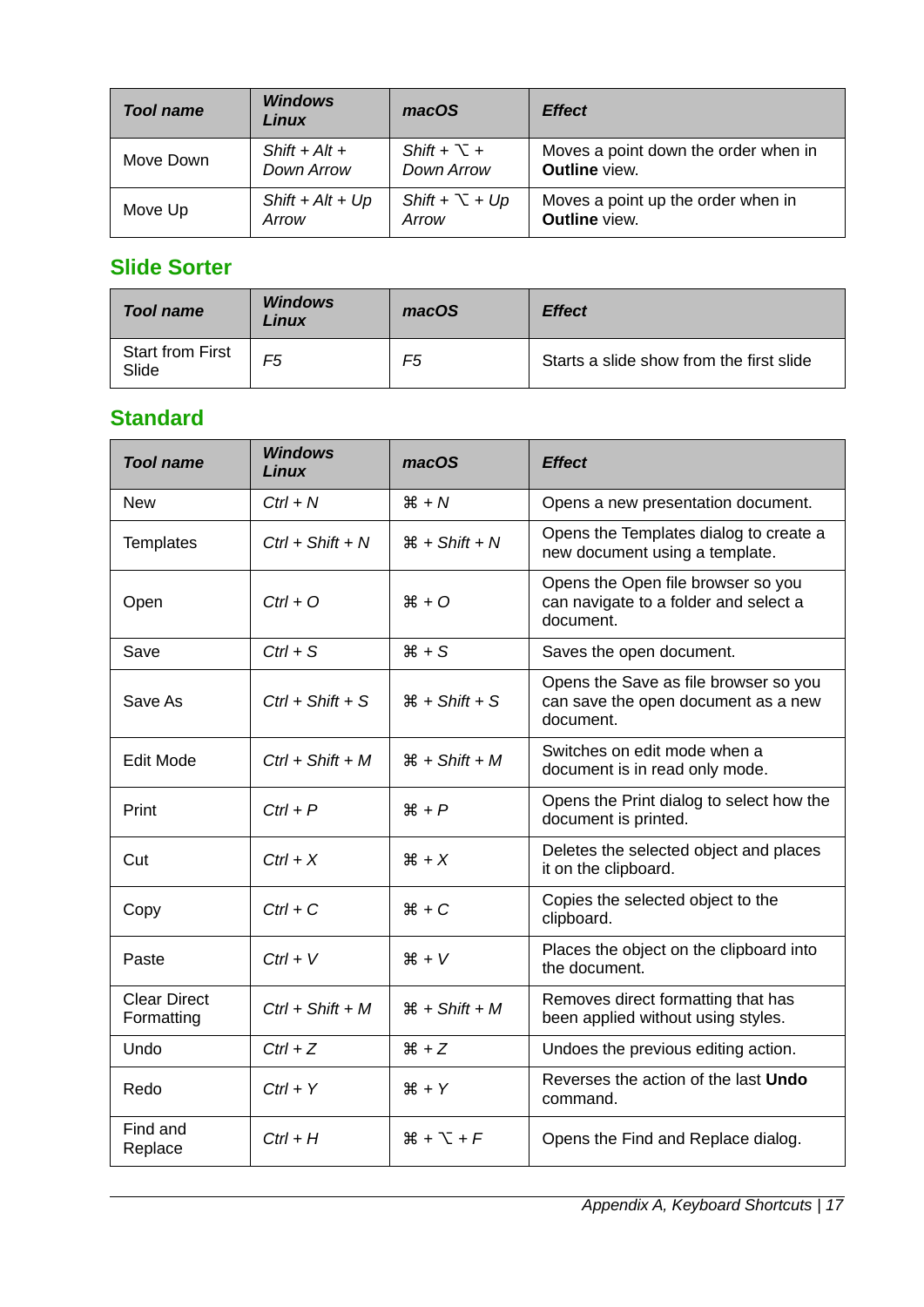| <b>Tool name</b>                   | <b>Windows</b><br>Linux | macOS          | <b>Effect</b>                                                                          |
|------------------------------------|-------------------------|----------------|----------------------------------------------------------------------------------------|
| Spelling                           | F7                      | F7             | Starts the spelling checker.                                                           |
| Toggle<br><b>Automatic Spell</b>   | $Shift + F7$            | $Shift + F7$   | Switches on or off the automatic spell<br>checking.                                    |
| <b>Start from First</b><br>Slide   | F5                      | F5             | Starts a slide show.                                                                   |
| Start from<br><b>Current Slide</b> | $Shift + F5$            | $Shift + F5$   | Starts a slide show at the slide where<br>the slide show was previously stopped<br>at. |
| <b>Insert Text Box</b>             | F <sub>2</sub>          | F <sub>2</sub> | Switches to text edit mode and opens<br>the Text Formatting toolbar.                   |
| Insert Hyperlink                   | $Ctrl + K$              | $H + K$        | Opens the Hyperlink dialog.                                                            |

# <span id="page-17-0"></span>**Standard (Single Mode)**

| <b>Tool name</b>                   | <b>Windows</b><br>Linux       | macOS                       | <b>Effect</b>                                                                          |
|------------------------------------|-------------------------------|-----------------------------|----------------------------------------------------------------------------------------|
| <b>New</b>                         | $Ctrl + N$                    | $H + N$                     | Opens a new presentation document.                                                     |
| Open                               | $Ctrl + O$                    | $*$ 0                       | Opens the Open file browser for<br>navigation to a folder and select a<br>document.    |
| Save                               | $Ctrl + S$                    | $*S$                        | Saves the open document.                                                               |
| Print                              | $Ctrl + P$                    | $H + P$                     | Opens the Print dialog to select how the<br>document is printed                        |
| Undo                               | $Ctrl + Z$                    | $*Z$                        | Undoes the previous editing action.                                                    |
| Redo                               | $Ctrl + Y$                    | $*Y$                        | Reverses the action of the last <b>Undo</b><br>command.                                |
| <b>Insert Text Box</b>             | F <sub>2</sub>                | F <sub>2</sub>              | Switches to text edit mode and opens<br>the Text Formatting toolbar.                   |
| Position and<br><b>Size</b>        | F4                            | F4                          | Opens the Position and Size dialog of a<br>selected object.                            |
| Group                              | $Ctrl + Shift + G$            | $H + Shift + G$             | Group selected objects.                                                                |
| Ungroup                            | $Ctrl + Alt +$<br>$Shift + G$ | $H + \Sigma + Shift +$<br>G | Ungroup selected group.                                                                |
| <b>Enter Group</b>                 | F <sub>3</sub>                | F <sub>3</sub>              | Enter and edit a group of objects.                                                     |
| <b>Exit Group</b>                  | $Ctrl + F3$                   | $*F3$                       | Exit a group of objects.                                                               |
| <b>Start from First</b><br>Slide   | F <sub>5</sub>                | F <sub>5</sub>              | Starts a slide show from the first slide.                                              |
| Start from<br><b>Current Slide</b> | $Shift + F5$                  | $Shift + F5$                | Starts a slide show at the slide where<br>the slide show was previously stopped<br>at. |